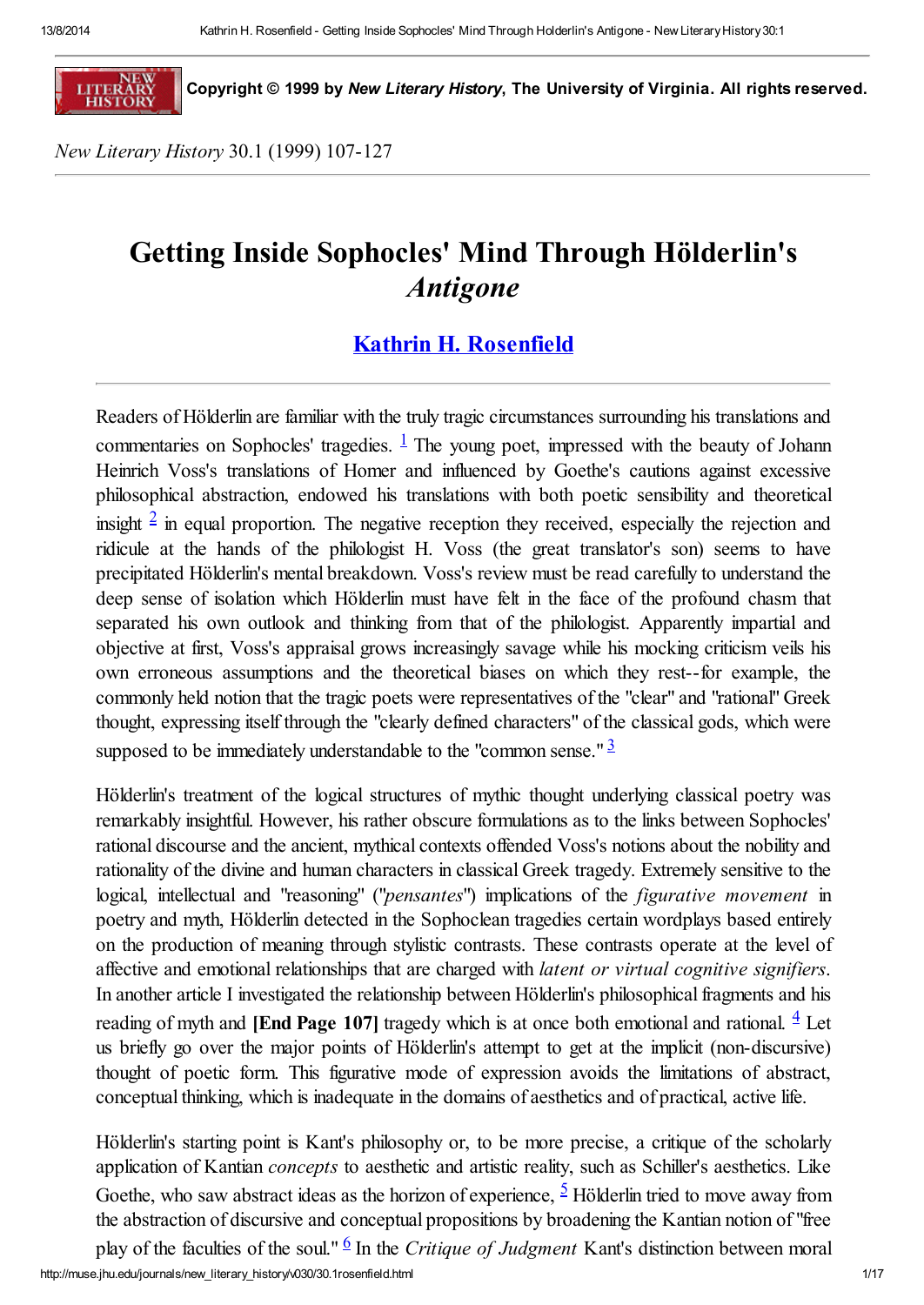<span id="page-1-0"></span>ideas, scientific knowledge and aesthetic judgment derives from a single a priori faculty that is the intellectual foundation of all three types of rational activity. This new centrality of aesthetics is the starting point for Hölderlin's examination of the role of the senses and of feelings in the realm of theoretical, intellectual activity. Hölderlin introduces the idea of an "interior intensity" (*das Innige,* that is, the intuition of an all-embracing unity prior to the distinctions of experience and of conceptual thinking). <sup> $\frac{1}{2}$ </sup> According to Hölderlin, our aesthetic sense conceives of this principle in a "divinatory" manner, and (tragic) poetry furnishes the figures of this pure wisdom: it is the "metaphor of an intellectual intuition." Thus Hölderlin conveys to poetry a theoretical status: it becomes the link between concrete experience and abstract ideas, a link which is independent from practical reason.

<span id="page-1-1"></span>This substructure encompasses all our sense and intellectual activity at the level of aesthetic experience and operates through gradations of rhythm, tone, and *Stimmung,* giving a melodious cohesiveness to propositions  $\frac{8}{5}$  $\frac{8}{5}$  $\frac{8}{5}$  that are not necessarily logical, coherent, and rational in themselves (that is to say, considered independently without regard to the whole). Translating Sophocles, Hölderlin tried to give expression to this theoretical framework which, in fact, infuses all his poetry. In his translations he opens up a surprising multiplicity of perspectives and uncovers unforeseen points of view through a wealth of nuance and emotional coloring. This gives the dramatic discourse new layers of contextuality that multiply its levels of meaning.

The analysis of *Antigone* which follows is an examination of this ever-so-subtle background which emerges from a careful reading of these poetic wordplays. Hölderlin reconstructs this backdrop by bringing out echoes of the mythic past and emotions that together constitute the juncture between the logical structures of archaic, pre-classical, "wild thinking" (*pensee sauvage*, savage mind) and the logic of rational ideas, [End Page 108] norms, and positive law that structure the discursive thinking of the classical *polis.* [9](#page-13-6)

<span id="page-1-2"></span>Hölderlin's translation at first glance seems extraordinarily perplexing and obscure. But there is an impressive forcefulness in the images he uses to construct certain scenes based on various poetic, mythical references that one would look for in vain in other translations. For example, in the *parodos* Hölderlin recreates in German a syntax as fluid as the original Greek, whose calculated strategies of blurring the clear rational images produce the impression that Eteocles and Polyneices are not normal human enemies but that they melt into one single hybrid monster--eagle, horse, snake--engaged in a titanic and Bacchic effort of self-destruction. At first, this makes reading Hölderlin's *Antigone* surprisingly difficult. But it steers the reader's attention toward the truly poetic "nebulousness" of the original text. This "nebulous indeterminacy" brings out the density of meanings in Sophocles' characters and leads one to a progressive awareness of subtly interlocking ethical problems that defy easy answers.

My aim is to show the difference between a *conceptually strict categorization* (such as that generally attributed to Hegel) which presents *Antigone* as "the conflict between family and the state" and Hölderlin's "nebulous" density of poetic thought rich with associations, puns, and wordplays that enrich the surface of the poetic text.  $\frac{10}{10}$  $\frac{10}{10}$  $\frac{10}{10}$ 

<span id="page-1-3"></span>Through these wordplays each character in the tragedy conveys to the reader/listener at least two different layers of meaning. For the moment, let us lift but one corner of these many layers to get at the issue underlying the ostensible surface conflict of the drama. Beyond the simple question of Polyneices' burial lies the question of whether his death should be honored or not. Antigone believes that it should be because he, like Eteocles, is a *philos* (friend-relative). Creon, on the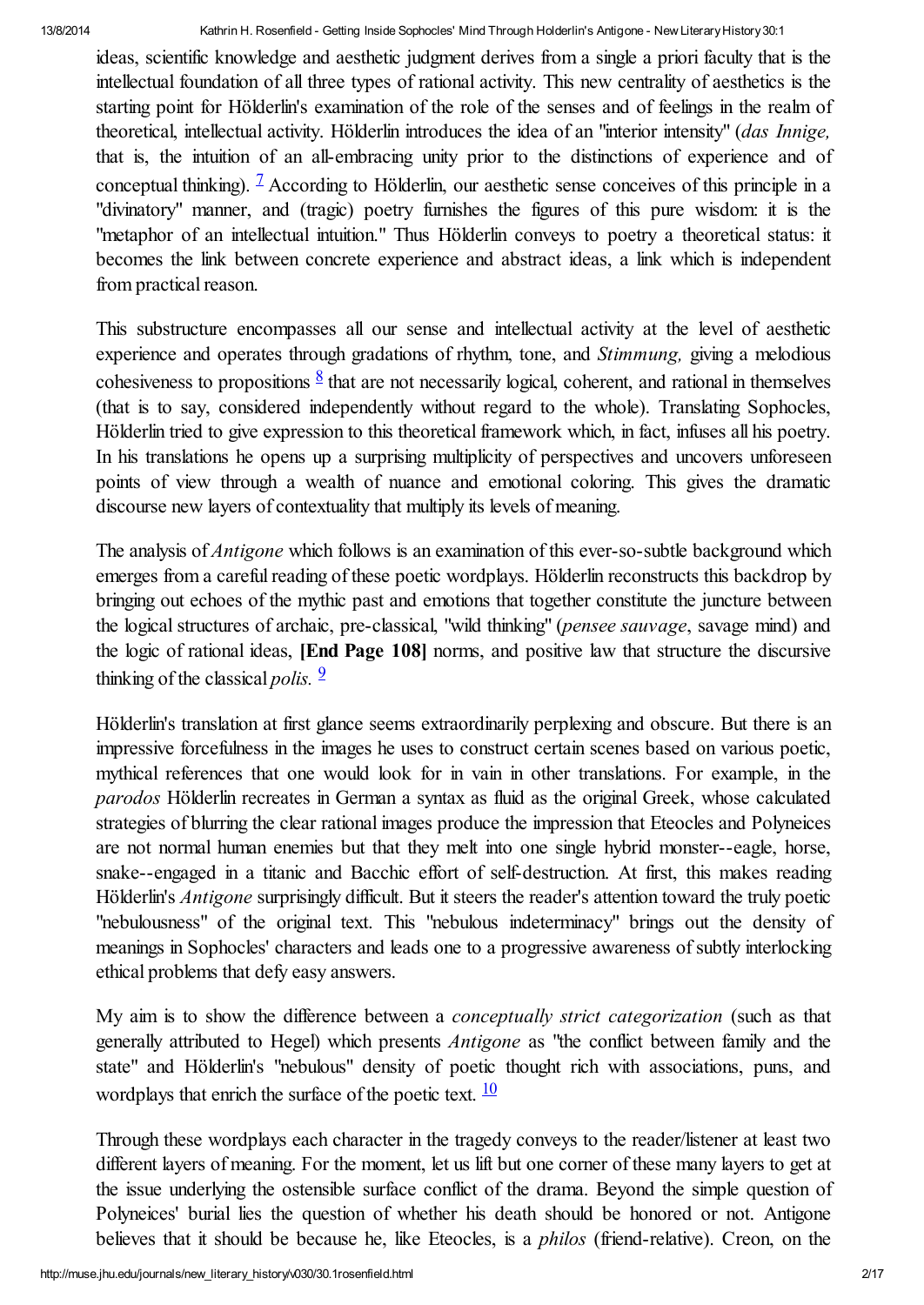other hand, argues that this should not be allowed. Polyneices had attacked and almost overthrown the city. Consequently, he is an enemy and as such, deserves no public honors. But Sophocles' poetic ruse is to inject hidden sides to both their arguments. A slight twist of the verbal fabric leads to an imperceptible drift of the reader's mind into hidden layers of meaning. Consequently, the reader is simultaneously reading two different, but not mutually exclusive, versions of a much more complicated story.

<span id="page-2-0"></span>For instance, unsettling connotations of eroticism appear in the pious words Antigone utters. The noun *philos* and adjective *philê* have the meanings (1) kinship or friendship between blood relations, (2) social friendship, and (3) erotic or sexual love. A single verse, therefore, can express either the pious wish of a character to be morally cherished by [End Page 109] the dead ("I, the beloved, will rest with him, my beloved") or the incestuous, almost necrophiliac desire "I, his lover, will lie down with him, [my] lover."  $\frac{11}{1}$  $\frac{11}{1}$  $\frac{11}{1}$  The piety of a young girl facing death under the law for carrying out her brother's burial thus takes on the tinge of a disturbing passion. Up to this point I have only addressed the most common interpretive approach to this tragedy, but let us keep in mind that any explanation which reduces the play's central issue to a question of incestual passion (or, as Bernard Williams says, an almost pathological obsession) risks destroying the beauty and the truly tragic nature of the drama. Aristotle makes the point that a hero is *tragic* precisely because his fate is inextricably linked to a set of circumstances that make it inevitable, not because he has a particular flaw or vice. With this caution in mind and using Hölderlin's comments on Antigone's matchless beauty and her moving deed, we will try to show the subtle balance between her thoughts and her actions, above and beyond the strictly ethical notions of vice or virtue.

More or less the same phenomenon can be seen working in Creon's "*raison d'état,*" which is "cold" only at first glance. Creon bases his decree on the necessary distinction he makes between "friends" and "enemies" of the *polis*. But in fact, this distinction does not require the shameful mutilation of a corpse. Ancient Greek customary law dictated that in such a case the body of an enemy was not to be interred with public honors, but should be exposed outside the city walls so that his relatives could come and bury it discretely in an unadorned grave. It is more than a little surprising that Sophocles' Creon (who in *Oedipus the King* is a character of no particular political aspirations  $\frac{12}{2}$  $\frac{12}{2}$  $\frac{12}{2}$ ) does not avail himself of this solution, thereby avoiding any risk or challenge to his authority, since blood relations had the religious obligation to bury their dead kin.

<span id="page-2-2"></span><span id="page-2-1"></span>The strangely vehement behavior of this normally calm character suggests that there is an additional motive behind the openly stated ones. In fact, Creon's decree seems to have a twofold endpoint in mind. Though Creon makes his order apparently to prevent any burial of Polyneices' corpse, this degrading treatment of the dead brother is precisely that which incites Antigone to her fatal transgression. This clever endgame--incomprehensible from the perspective of a peaceful and unambitious ruler--is, however, "reasonable" for a father who wishes to protect his son from a doubly "cursed" marriage. From Creon's standpoint, not only is Antigone the fruit of Jocasta's incestuous marriage, but more importantly, with the death of her brothers, she becomes the *epikleros* daughter of Oedipus; that is, she assumes a specific legal regime which exceptionally permits that a daughter's future son may prolong his grandfather's lineage, menaced by extinction.  $\frac{13}{2}$  $\frac{13}{2}$  $\frac{13}{2}$  This involves a significant personal renunciation for any future husband of [End Page 110] hers, since the man who accepts an *epikleros* daughter as wife gives over his own posterity to the continuation of his father-in-law's lineage. Before going into detail about what this implies symbolically, materially, and psychologically for Creon himself, there is another issue to consider- the public interest motive behind Creon's prevention of this marriage. Haemon is not only a first cousin of Antigone but, because of Jocasta's incestuous marriage, triply related to Antigone as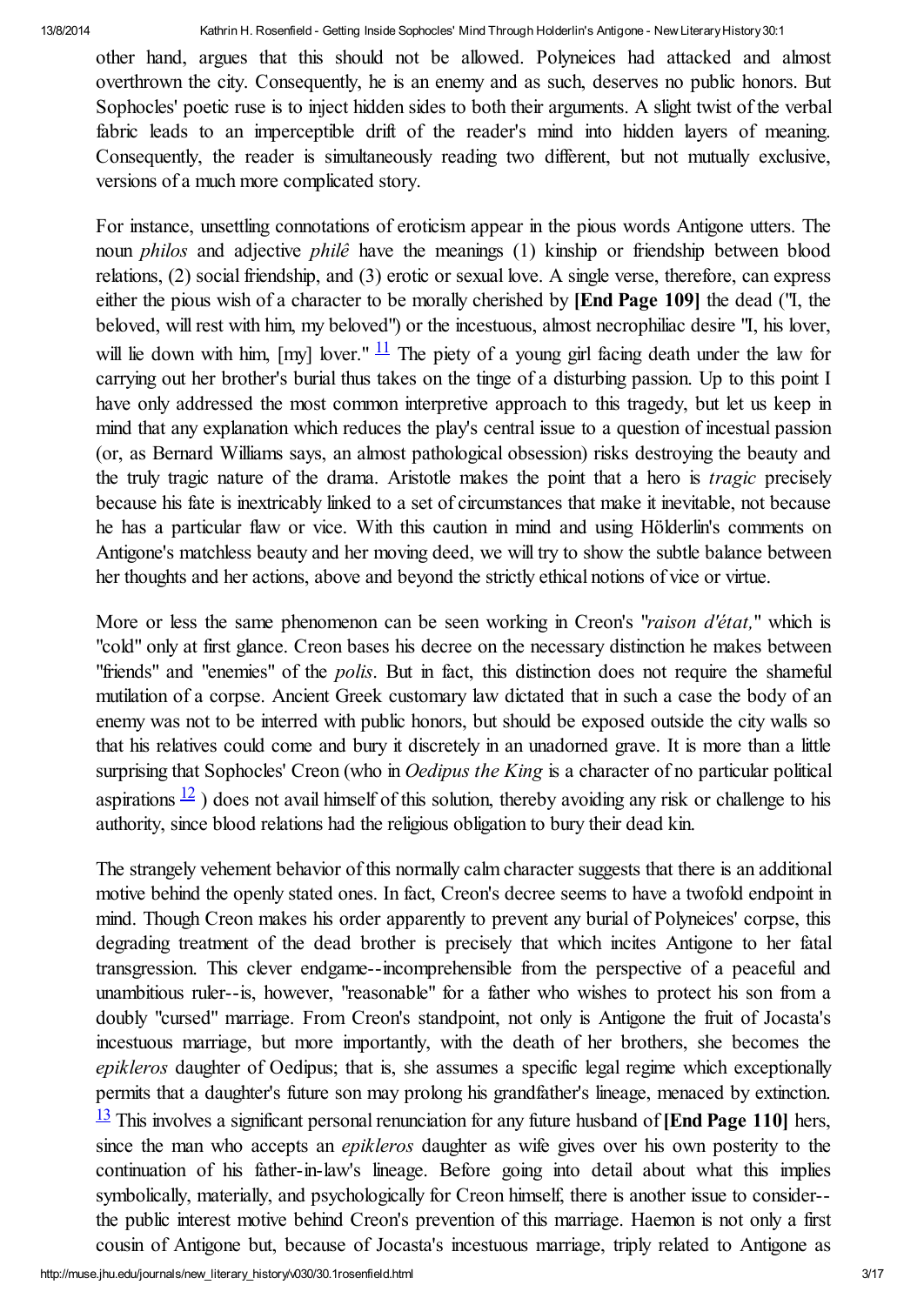cousin, uncle, and nephew. In the Prologue this triple stigma is given as the cause of the fall of the house of Labdacus and it is this sort of moral flaw that Creon is referring to when he explains that his supreme concern is to put an end to the disastrous disturbances caused by those who cannot distinguish between "friends" and "enemies" (L 187ff.). Here Creon is subliminally alluding to the calamities brought down upon the city through the fatal embodiment of friends-relatives (*philoi*) and civic enemies in Oedipus's offspring (although Creon plainly makes light of this in regard to Haemon).

These various character insights just barely rise to a level of conscious perception, brought out by the interplay of Sophocles' finely tuned metaphors and wordplays. Hölderlin uses changes in the tone of his translation to convey the emotional ambivalence that dominates the conversations between Antigone and Ismene. This technique allows him to express the finesse of Ismene's words in the verses where she advises her sister to keep her plan to bury Polyneices absolutely secret: " [Go] if you wish. But let nobody hear of your feat! Be secret! So I can be with you / take part in it" ["Meinetwegen. Lass die That nur niemand hören! Halt dich jezt still! So kann ich mit dabei seyn"] (L 84 s., H 86 s.). This translation brings out nothing more than the fear of legal consequences from carrying out the burial. Sophocles' original Greek, however, encompasses three different connotations in the final words of this verse ("I will help you") that prefigure the turning point (*metabolê*) of the tragedy. An emendation suggested by the Laurentianus manuscript scholiast captures the homophony of *sy* (you) and *syn* (you and I together, we), suggesting the incestuous community of Antigone's family. Dimly hinting at the terrible truth which Antigone will later discover (namely, her own involvement in the curse weighing upon Thebes [L 800ff.]), this "I will help you" signifies both: "You and I [we are] the same [blood]" and, as if this allusion to their accursed lineage were not enough: "You and I, [we are] in vain." To make this last meaning even clearer, all the actor has to do is to say the words with a slight sigh of hopelessness.  $\frac{14}{3}$  $\frac{14}{3}$  $\frac{14}{3}$ 

<span id="page-3-0"></span>By changing the tone of his translation, Hölderlin weaves a web of fluctuating emotions into the dialogue between the two sisters (and other characters as well). By turns, Antigone is both impassioned and [End Page 111] calm, haughty and tender; provoked to anger, she becomes sweet and loving again when Ismene insists on sharing her fate. Likewise, Ismene does not remain the picture of feminine submissiveness, but shows remarkable signs of courage and insight amidst her fear and confusion. And so, we see in those verses spoken by a seemingly minor character an almost prophetic utterance encompassing the entire fatal tragedy of Antigone and her lineage. The truth that the heroine will discover is not that she is unjustly condemned, despite the injustice of Creon's decree and her ultimate condemnation. What her own insight and perception reveals to her is the unfathomable depths of her own desire and will. Antigone comes to the realization that her conscious desire--however noble and sacred--is inextricably linked to an even deeper, ancestral impulse. Her bravery in carrying out her sacred duty is overlaid with the incestuous impulse found in all the leading characters of her family. Blood being thicker than water, in matters of love and matrimony everyone puts the members of their own family above all else: "you and I, we are one."

This being-drawn-toward-one's-own (blood) means that this lineage lives, grows and reproduces "in vain": "you and I, we are in vain." The mythology surrounding this house shows, time and again, how its heroes get mixed up in incestuous flaws while trying to avoid their own miserable, wretched inclination. Oedipus is both son and husband of his mother; Jocasta, both mother and wife of her son; Antigone, daughter and granddaughter of her mother, daughter and sister of her father, cousin, niece, and aunt of her betrothed! Being all things, she loses her own identity. Succeeding generations also seem to go backwards as they advance in time: granddaughter is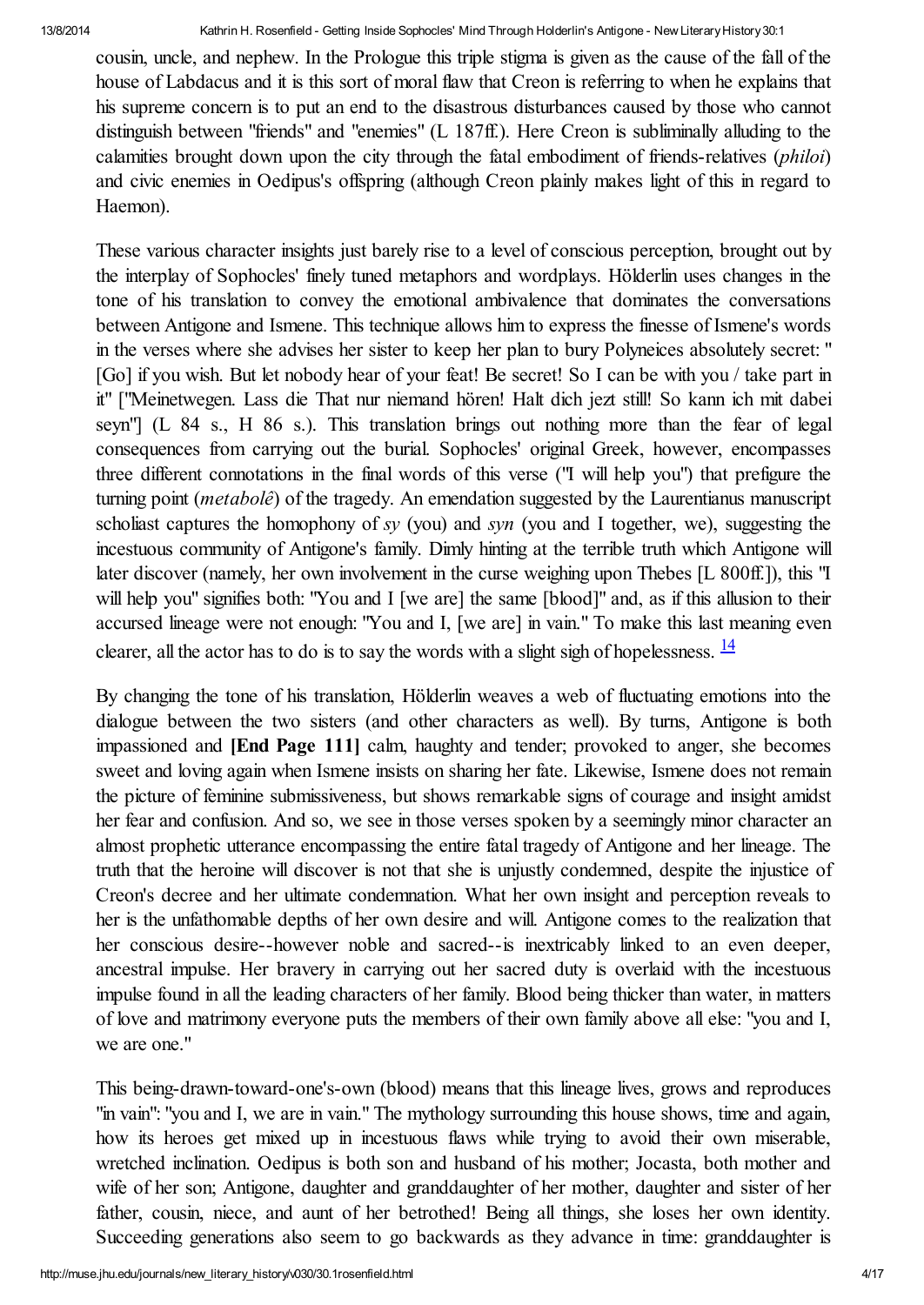daughter, daughter is sister, everything is endogamic, "turned inwards" to incestuous sameness: the lack of identity which comes up to being "in vain."

<span id="page-4-0"></span>Looking closer, we see that from the very beginning incestual tendency to sameness haunts and bedevils the very foundation heroes of Thebes. The Thebans were descended from the *spartoi*, men who were born from dragon's teeth sown in the earth. They were born without father or mother to teach them the customary ways of human conduct and feelings and are irresistibly drawn to each other. Their defiant confrontation of each other (*neikos* signifies a competitive act) leads to fighting and mutual extermination. [15](#page-14-3) This is exactly how Polyneices (*Polneikos*) and Eteocles bring an end to Thebes's most famous lineage as Ismene reminds her sister in the prologue: " [Consider] In the third place / The two brothers, who, within One day / caused parental death through enemies' hands" ["(Bedenke) Zum dritten / Die beiden Brüder, die an Einem Tage / Verwandten Tod mit Gegnerhand bewirket"] (L 55, H 57). Hölderlin's translation evokes this mythic context in a remarkably [End Page 112] striking manner which both reinforces and enriches the tragedy of Sophocles' drama. This depth of poetic signification (or thought) raises issues that go beyond the apparently simple ethical interpretation of the play in Hegel's "classical" categorization in *Phenomenology of Spirit*, where he maintains that a truly ethical conflict presupposes *sincere honesty.* [16](#page-14-4)

<span id="page-4-1"></span>Hegel's simple observation brings up a "detail" in the drama that has drawn surprisingly little attention. It is hard to deny that Creon's strangely obstinate enforcement of his decree is an honest example of sincere conviction. In it there is neither the crafty cynicism of a coldly Machiavellian tyrant nor the Stoic patience of an "enlightened" despot. However, as noted above, this persistence must have deeper roots than the simple political reasoning of a ruler. The death of both Eteocles and Polyneices (without offspring in Sophocles' version of the story) juxtaposes the problem of the welfare of the state and the welfare of Creon's own family. If Eteocles had begotten an heir (whether a son or daughter) Antigone would not be placed in the position of an *epikleros* daughter (that is, "one who follows the *kleros* of her father"). She and Ismene being the only surviving members of their house, the institution of the *epikleros* ensures the perpetuation of their lineage by enabling a daughter to transmit the succession to the throne of Thebes to any future son. In the circumstances surrounding the death of the two brothers, Creon suddenly sees a situation arise where his political and religious concerns for the welfare of the State as regent coincide with those as father for his last surviving son.

In this mythic world the "peace" which settles on Thebes after the death of the two brothers is not a promising one. It is both the peace of the conquered and the peace of the conqueror. Thebes has repulsed the enemy army but has lost its own leader as well as his brother: an *enemy* (*anêr dysmenês* [L 187, H 192]) who is also a friend (*philos*). A pall lies over the celebration and there is nothing to prevent the Thebans from "freely associating" and seeing a sign of divine wrath in this equivocal victory. Creon uses this rationale in his first speech justifying his decree, with a logic that is diametrically opposed to that of the Chorus in the opening hymn. Hölderlin evokes all the gravity with which the elders of Thebes speak of this war--which has only ended the night before!--as if it were a far-off battle of titans or a tale from Hesiod, and whose protagonists can be seen, thanks to the narrative "distance," as *daimones* who will henceforth watch over the city with divine benevolence. Creon, on the other hand, sees the war realistically and pragmatically in the here and now, a fratricidal event which has brought on a religious pollution that must be purified. And although it is Creon who comes up with and makes use of this reasoning, his fateful logic of *miasma* and the fears it provokes are a danger to the peace and well-being of Thebes. [End Page 113] This danger might well explain why Creon lays out the reason for his decree with such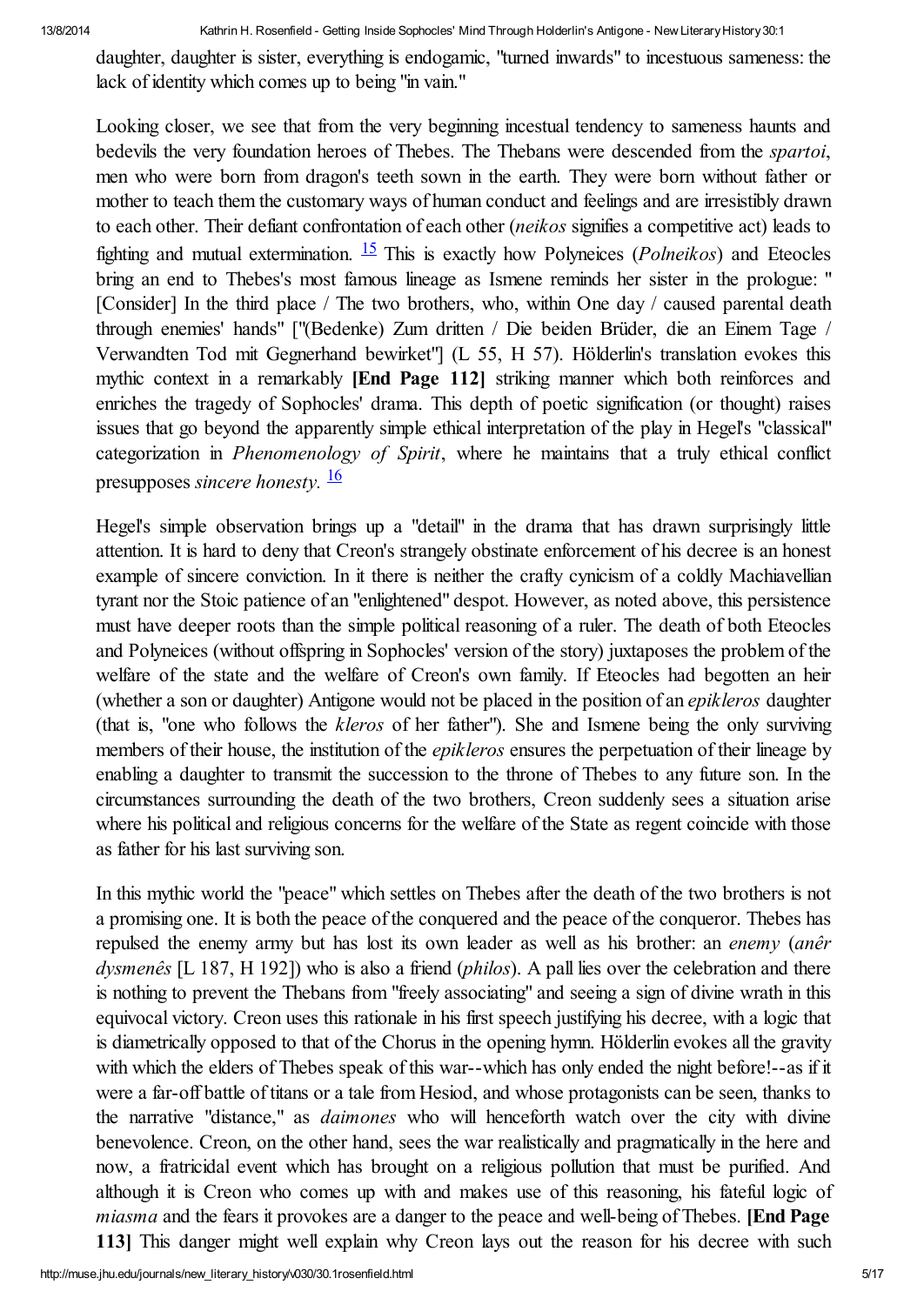<span id="page-5-0"></span>vehemence, reducing an exceedingly complex problem to a very simple form of categorization.  $\frac{17}{1}$  $\frac{17}{1}$  $\frac{17}{1}$ Unlike the rationale in the ancient myths which passed no judgment on the rights or wrongs of the two sides in the Theban conflict, Creon proposes a seemingly clear standard of judgment: "If on this soil / homeland there is a [person] discontent, / [I will not] have him as my friend" ["Wenn auf dem Grund hier ein Verdrossner ist, / ("werd" ich nicht) Den mir zum Freunde machen"] (L 187, H 194 s.). But in Greek this sentence expresses more than just a commonplace distinction between friend and enemy status. One's "country," *chthôn*, is not only one's political homeland but above all one's Motherland. As we know, in Thebes all the descendants of the *spartoi* shared the stain of their all-too-natural origins and thus in human origins were part of this one-and-the-sameness: they were all friends-enemies, sons-brothers, espoused-annulled, sons-husbands, sons-grandsons. Sophocles makes explicit reference to this confusion when he calls Polyneices "he who came *amphilogon*" (L 111)--that is, as an ambiguous sort of relative-friend-enemy, just like Eteocles who should have ceded power at the end of the prescribed year but who became an *anêr dysmenês*: a man who confronts, a friend-enemy rivaling his own brother. [18](#page-15-1)

<span id="page-5-1"></span>Creon, who unwillingly took on the burden of the state, correctly identifies these incestuous entanglements as the cause of the city's inescapable miseries. And as he ponders his city's wretched history he is forced to the unavoidable conclusion that the marriage of Antigone (*epikleros* daughter and potential mother of an eventual heir to the throne) with Haemon (her own cousin-nephew-uncle) would only bring about the ultimate interbreeding of the ancestral and descendant branches of this family tree. It would take a calculated effort to list all the overlapping degrees of kinship that the son of such a consanguineous marriage would embody. Any such child would be simultaneously grand-nephew, uncle, and cousin several times over of his own parents.

No father could honestly wish for his son to beget children with such a monstrous heritage. And no leader with any concern for royal, symbolic order could permit such an unsettling marriage to take place. From a psychological point of view, the subtlety with which Sophocles ties together all these issues is extraordinary. The more Creon ponders the possible causes of Thebes's misfortune and the more he seeks a solution that will benefit the state, the more he is led to a horrible understanding of the depth of disaster that awaits his son Haemon on a political, familial, and personal level. In this context the "cold" resolve with which Creon enforces his decree precisely reflects what Hegel calls the "tyrant's sacrilege," the crime of a foundation hero for whom the [End Page 114] only possibility of reestablishing human, social, and political order is to make a break with the former habits of Oedipus's descendants.

What Creon does not realize (though one can hardly blame him for his all-too-human lack of insight) is that while escaping the curse of Oedipus's family, Thebes and Haemon still lie under the burden of another primordial curse: the inhuman, purely natural evolution of their ancestors, the "*spartoi.*" All the descendants of these men who were born directly from Mother-Earth find themselves under the overwhelming ascendancy of the feminine. Their one-sided, fatherless genesis means that the men of Thebes always swing abruptly from a fatal attraction to their mother to a negating neglect of their wives.

The *spartoi,* those sons of an omnipresent mother, do away with each other so that they might return as quickly as possible to Mother-Earth, thus fulfilling to the letter the words of old Silenus. Labdacus symbolically does away with himself when he turns power over to his mother's brothers. And on another limb of the family tree, the story of Pentheus presents a variation on this theme. Intent on putting an end to the wild disorder of the Bacchantes disturbing his city, he unwittingly espies his own mother and is torn to pieces by her. Similarly, Oedipus makes a return to Jocasta's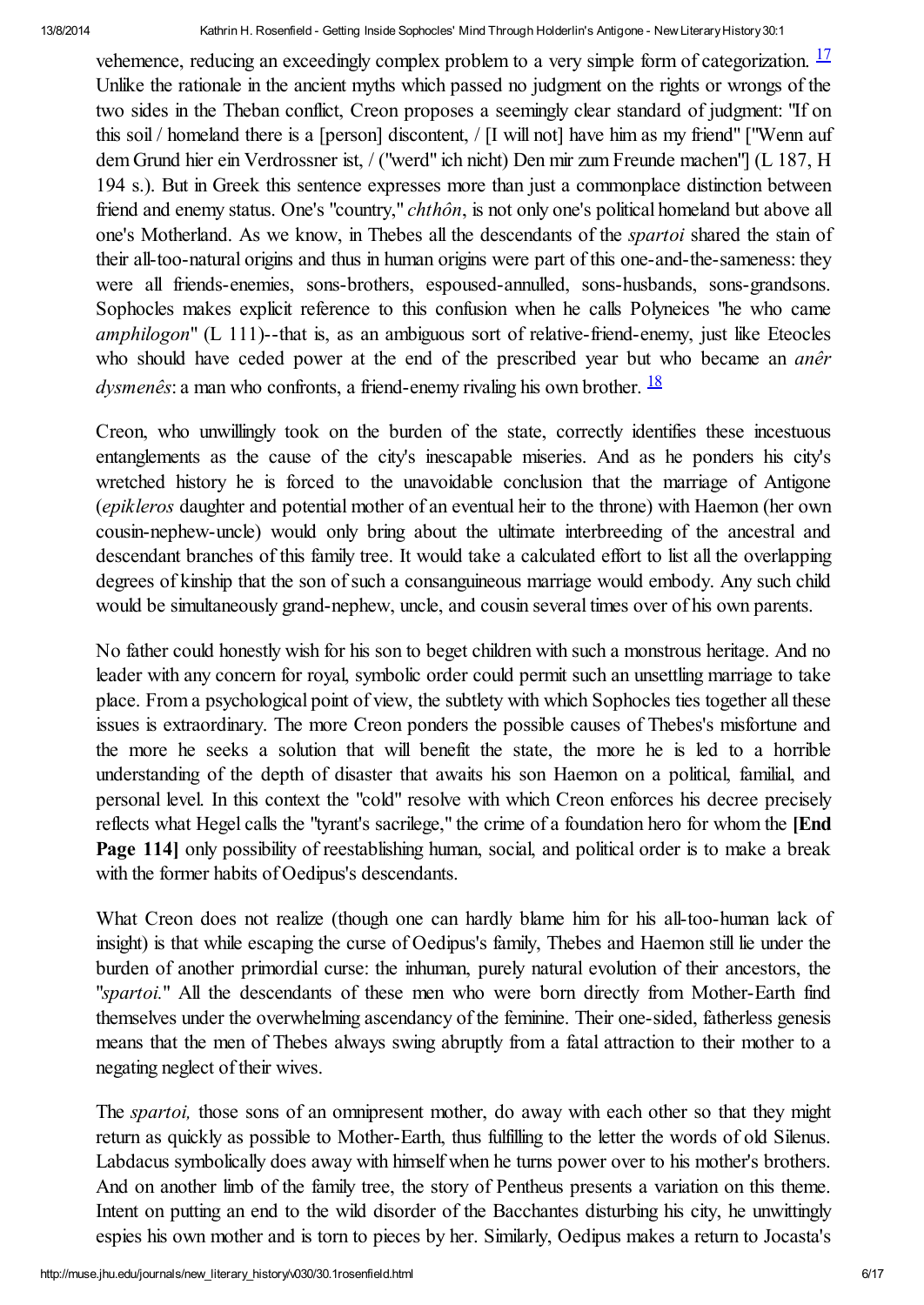womb in his attempt to resurrect the city of Thebes.

In Oedipus's case, discovery of the mother annuls the very existence of the wife. In Pentheus's case, his complete self-absorption in the single-minded pursuit of the Bacchantes betrays a peculiar absence of wife, sons, or grandsons. The same is true of Laius who is consumed by his homosexual passion for Chrysippe, while Eteocles is conspicuous in his disdain of women and in his efforts to create an exclusively masculine, virile city.

This emotional confusion reflects an anomaly in the transfer of power which is mirrored in the logical confusion of the succession. Time seems to stand still, moving forward and backward simultaneously, in that each succeeding ruler is both an ancestral and a descendant branch on the family tree. Simultaneously "anterior" and "posterior" to his own era, both "within" and "without" his own identity, each and every Theban merges with each other and are all "the same" and all "in vain."

Tiresias and Creon are prime examples of this confusion and play disquieting and "unnatural" roles in the Theban cycle. They are omnipresent throughout the cycle from beginning to end--an omnipresence that defies all logic of human time which is normally restricted to a range of one to three generations. Creon surfaces time and again during various points in the story both before and after his proper generational time period. Similarly, Tiresias appears at all stages in the myth in an "irrational" and inexplicable lifespan that encompasses the [End Page 115] founding era of Cadmus to beyond the death of Leodamas and the destruction of Thebes. This unusual livingbeyond-oneself captures in a mythic and narrative way the excessive, un-human and almost unnatural being of the Thebans. Their progenitors' unnaturalness reappears in later generations like a genetic flaw, creating a defective or excessive ordering of time and space and a confusion of male and female.

Not only Polyneices, but everyone in Thebes is *amphilogos*, ambiguous, double--that is to say, both more and less than what they are: in an infinity that conflates and equalizes everything. Time expands and contracts uncontrollably. Mothers become wives; daughters become sisters. Tiresias is transformed into a woman and becomes more than a man. But he is also more than a god. He comes to know the pleasures and delights of both man and woman, making even the gods jealous. [19](#page-15-2)

<span id="page-6-0"></span>And so, the cunning web in which Creon entraps Antigone is "nothing more" than an all-too-human attempt to avoid an even greater disaster: the *miasma* (pollution) and utter destruction of Thebes. A number of quantitative and qualitative aspects shape and inform this secondary subplot that is played out on levels of the heart and of politics. One of these emerges in the surprisingly long dialogue with the Guard that extends, with only a brief interruption by the Chorus, from verse 230 to verse 457 in the Belles Lettres edition.

A reader/listener who is either unaware of or has forgotten the complexities of the Theban genealogy will probably only be conscious of the somewhat "angular," disjointed, and almost clumsy exchange of words between Creon, the Guard, and Antigone. And frequently, even this can pass unnoticed in translation. Nevertheless, if one recalls the dismal story of Thebes's primal *miasma*, the double meanings of the Guard's and Creon's words will be easily noticed and the "angularity" of the text will be seen as hints at things left unsaid and hidden messages.

Many critics have remarked upon this conversation between Creon and the Guard, its surprisingly informal, familiar tone, and the stylistic drift of the king's speech into a more popular manner of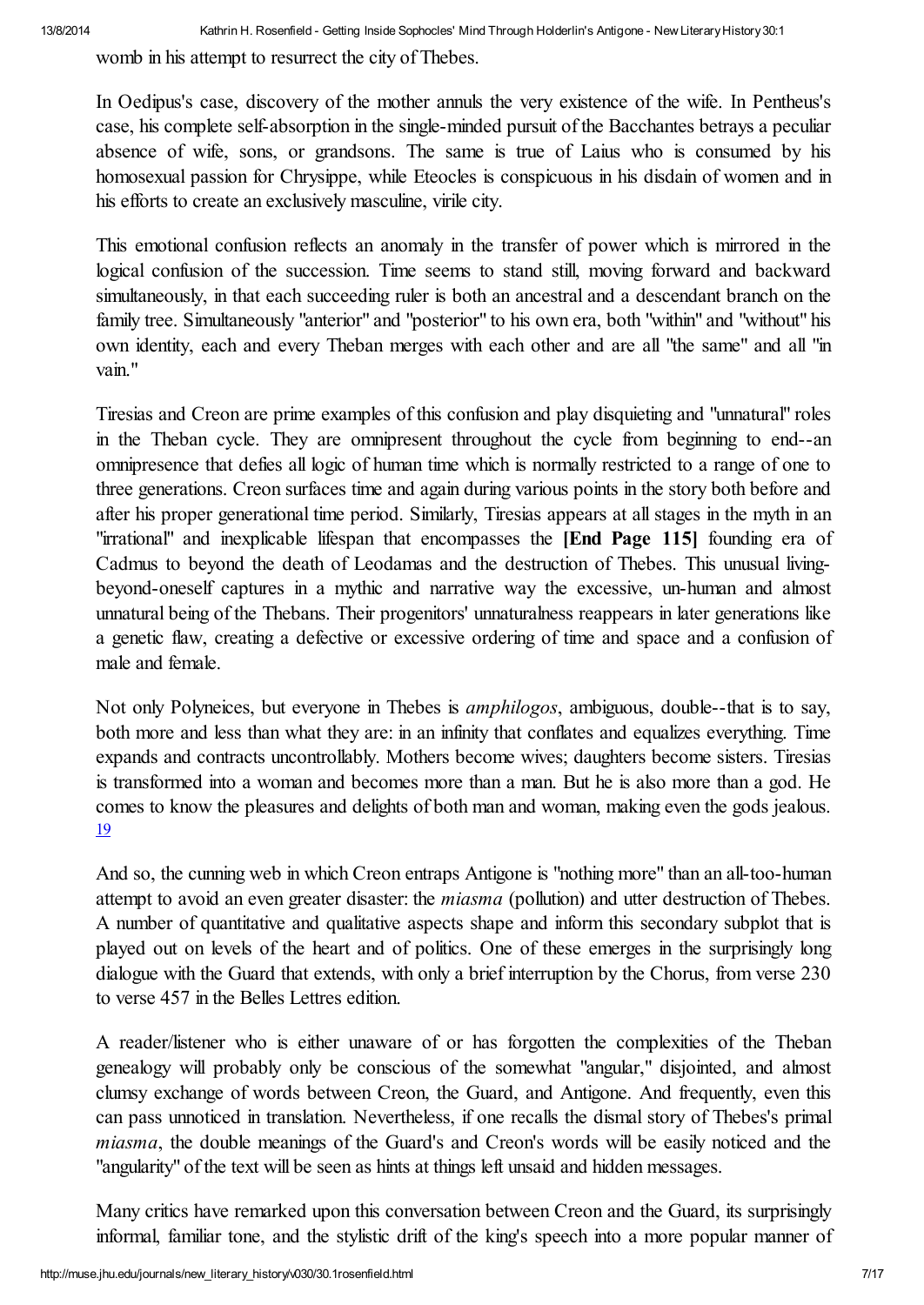13/8/2014 Kathrin H. Rosenfield - Getting Inside Sophocles' Mind Through Holderlin's Antigone - New Literary History 30:1

speaking. But this affinity of the king with a common soldier might also reflect an underlying and somewhat sordid complicity engendered by the twofold endgame of Creon's decree. Let us take a look at a few of the innuendos made by the protagonists that secretly refer to the suppressed but recognized fact that the decree's aim is, in truth, the extermination of Oedipus's polluted lineage.

The Guard arrives convinced that he will be put to death, since none of his companions, who each suspect the other, have been able to explain the mysterious burial. To his surprise, Creon does not suspect any of the guards of being the author of the crime, but lets it be known that he considers them the contingent instruments of another who [End Page 116] interests him even more, to the point that he forgets the exact wording of his decree stipulating death for whoever dares bury the body. After a few clever interchanges it is clear that the not-so-"simple" Guard quickly sees that he is not under suspicion himself. During the dialogue he comes to a perfectly clear realization that the "guilty ones," as far as the law is directly concerned, are the surviving descendants of Oedipus: Antigone and/or Ismene, preferably both.

Anxious to condemn the "guilty parties," Creon insinuates threateningly that he might hold the Guard on charges of being corrupted by the two sisters if he does not hand them over. Hölderlin's translation of this passage sensitively underscores the "criminal" tone of the interchange between Creon and the Guard:

And so you'll see how to get your share, How plunder be taken, and so you'll learn That not everything is made for gain. For mark me well, ill-gotten gain has swindled more than those who've profited by it.

## <span id="page-7-0"></span> $(H 326 - 30)$ <sup>[20](#page-15-3)</sup>

The Guard is astonished at not being arrested, accused, or put to death. He seems to comprehend very quickly Creon's hidden agenda and gives a prompt and ambiguous answer: "Is that an order, or should I go?" (H 331). Conversely, Creon sees that his plan has been understood by the Guard and replies: "Don't you know what agony there is in your words?" The Guard replies with a touch of insolence: "Does that sting your ear or sting your heart?" Creon answers this insolence with the unfeigned anguish of a man who sees himself backed into a corner by Fate and who knows that there is no happy way out of this impasse: "Why are you concerned with my anguish?"--which also means--"Who are you to know anything of my anguish?"--or "What can you know of my anguish?" This refers, of course, to the tremendous sorrow he feels as father and as king that he is practically impotent to bring any happiness or good fortune to his city or his son. But the Guard now sees his advantage in this unwitting collusion and cannot resist an inferior's pleasure in his proletarian insight: "The guilty one tortures your mind, I [only] your ears." Creon slowly "recovers" from his anguished ruminations and is struck by the Guard's malicious truths, yet makes no rebuke for his insolence: "O my [God]! What a terrible language you were born for!" Only when the Guard remarks with an even more pointed degree of insolence and callousness--*"*That's because it doesn't have anything to do with me."--does Creon come to himself and resume his accusing threat of blackmail: "But you are! [On the charge of] selling your soul [End Page 117] for money!" This first part of the dialogue closes with the Guard's comments in which we see the workings of a keenly observant mind, of a subordinate who is half-surprised, half-inured to the intrigues of his betters.

http://muse.jhu.edu/journals/new\_literary\_history/v030/30.1rosenfield.html 8/17 After the celebrated "hymn to the *deina,*" the Guard returns with the same half-cynical, half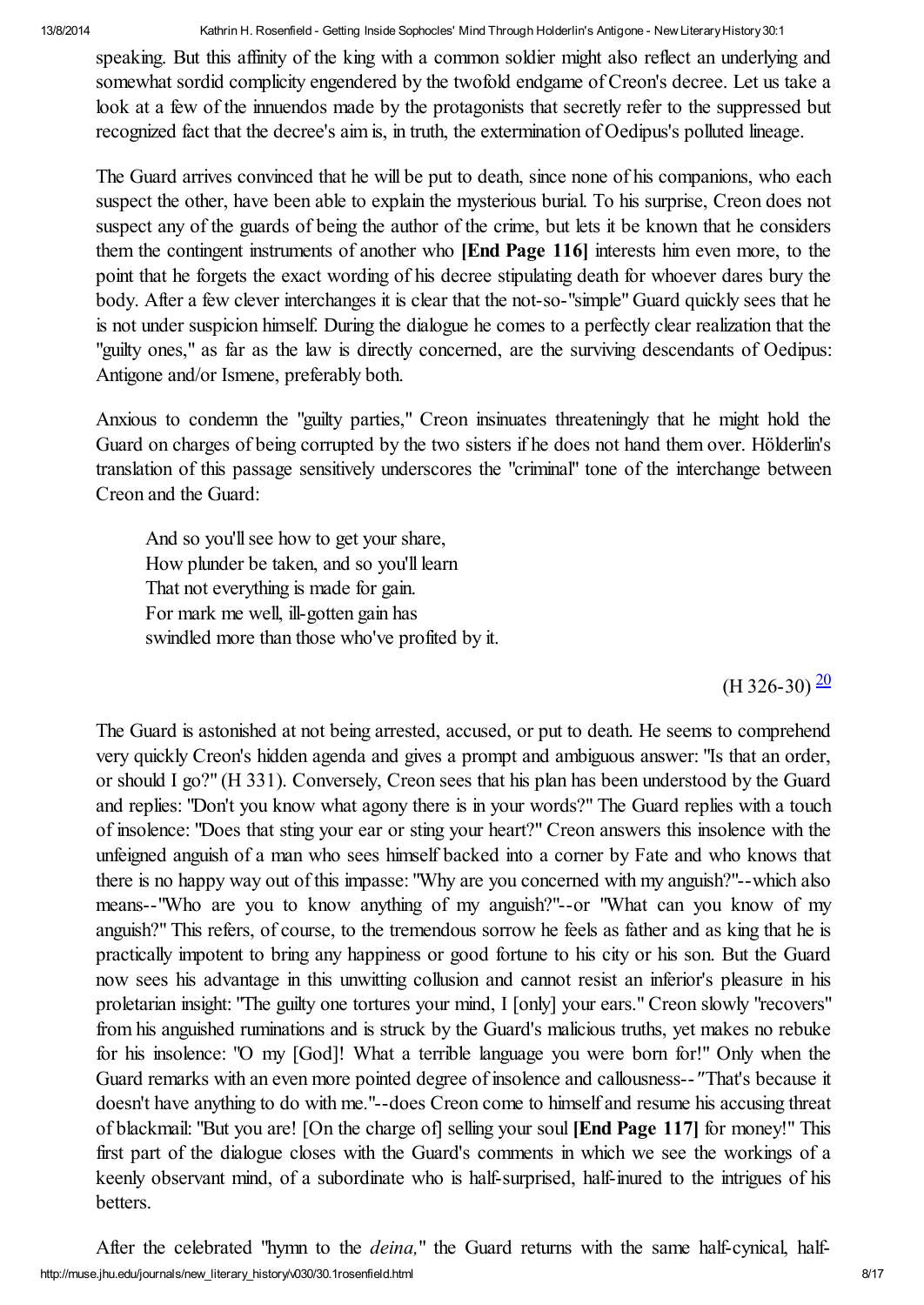bemused humor of someone who is at once an outsider to the drama of which he is a part and yet thoroughly accustomed to the internal logic of this game of appearances. Basically indifferent to it all, he feels no qualms in making light of the tragic turn the drama is taking. He comes in with the shrewd observation that by capturing Antigone his fate has swung around to something surprisingly gratifying (H 408 s., L 392 s.). With the same tone of familiarity used by an underling who has hit upon the weakness of his master, he addresses Creon without any veneer of ceremony or deference and with startling candor as to the king's entire scheme: "She's the one who buried the dead man. You know everything" ["Die hat den Mann begraben. Alles weist du"] (L 402, H 418). The Guard literally spells out that Creon already knew the offender. Creon understands what the Guard is aiming at and adroitly steers the conversation in another direction: "Do you know what you're talking about?" ["Weist du und sagst auch recht, was du geredet?"] (L 403, H 419). This could mean either "Do you know *who* you're accusing? [that is, a *princess*]" or "Hold your insolent tongue and never reveal what you know [that is, that she's the one I was looking for]." The Guard makes one last equivocal reply before dropping back into the more formal, investigative demeanor that Creon has imposed upon their conversation: "She's the one I saw burying the dead man against your orders. Is that clear, or what?" ["Begragen sah ich die den Todten, wo du es / verboten. Hinterbring ich klares, deutlichs?"] (L 404, H 420). It is as if this subordinate, feeling comfortable in his sense of complicity and indifferent to the ethical or juridical merits of the case in question, is saying: "What's the matter? Why so formal? Everybody knows she did it and that she's the one you're after! What more do you want?"

After this last insolence, the Guard falls back into a formal recitation of the facts, which Antigone later freely confirms when interrogated by Creon. The interrogation gives Creon two different avenues of accusation. The first lies in the formal charge against her--Antigone has violated the established law (L 481, H 500). This offense would in itself be suffi-cient to condemn her to death. But Creon, who was so patient with the Guard's insolence, takes great pains to point out the supposed insolence in Antigone's responses. Antigone punctures the hollowness and falsity of Creon's indignation when she asks with a mixture of irony and [End Page 118] sadness: "You have me in your grasp: do you want more than my death?" ["Willst du denn mehr, da du mich hast, als tödten?"] (L 497, H 518).

Creon's affected anger is, in fact, more of a setup to distract attention from what he is really aiming at--which is the absolutely baseless condemnation of Antigone's sister, Ismene, who has been implicated in neither the Guard's story nor in Antigone's confession. Looked at formalistically, Creon's anger does furnish a psychological pretext for his logical non sequitur. When Creon and the Guard were discussing Antigone's crime there was no mention of any other suspect. Creon could not have implicated Ismene by means of a dispassionate investigation of the facts. His heated outburst, however, serves to cloud the issue and hide the weakness of his case when he suddenly turns upon Ismene, saying that he saw her "out of her mind" (H 523, L 492)--which is highly improbable since Ismene herself expressed the utmost desire to keep her sister's plan secret.

Seen this way, Creon really does want more than Antigone's death. What he wants is the end of this family *miasma*--a wish that Antigone picked up on with her question: "Do you want more than my death?" And yet, this is not a "desire" in the normal sense of the word. Creon's response to Antigone "speaks volumes" about the silent (and vain) struggle he has undertaken against Thebes's plight and he answers with a rhetorical denial: "Not at all. With that alone [your death], I have all [that I want]" (L 498), or, in Hölderlin's version: "I want nothing. When I have it, I'll have everything" ["Nichts will ich. Hab' ich diß, so hab' ich Alles"] (H 519). Creon has gambled "all or nothing" in his attempt to save both Thebes and his son. He recognizes that in this no-win situation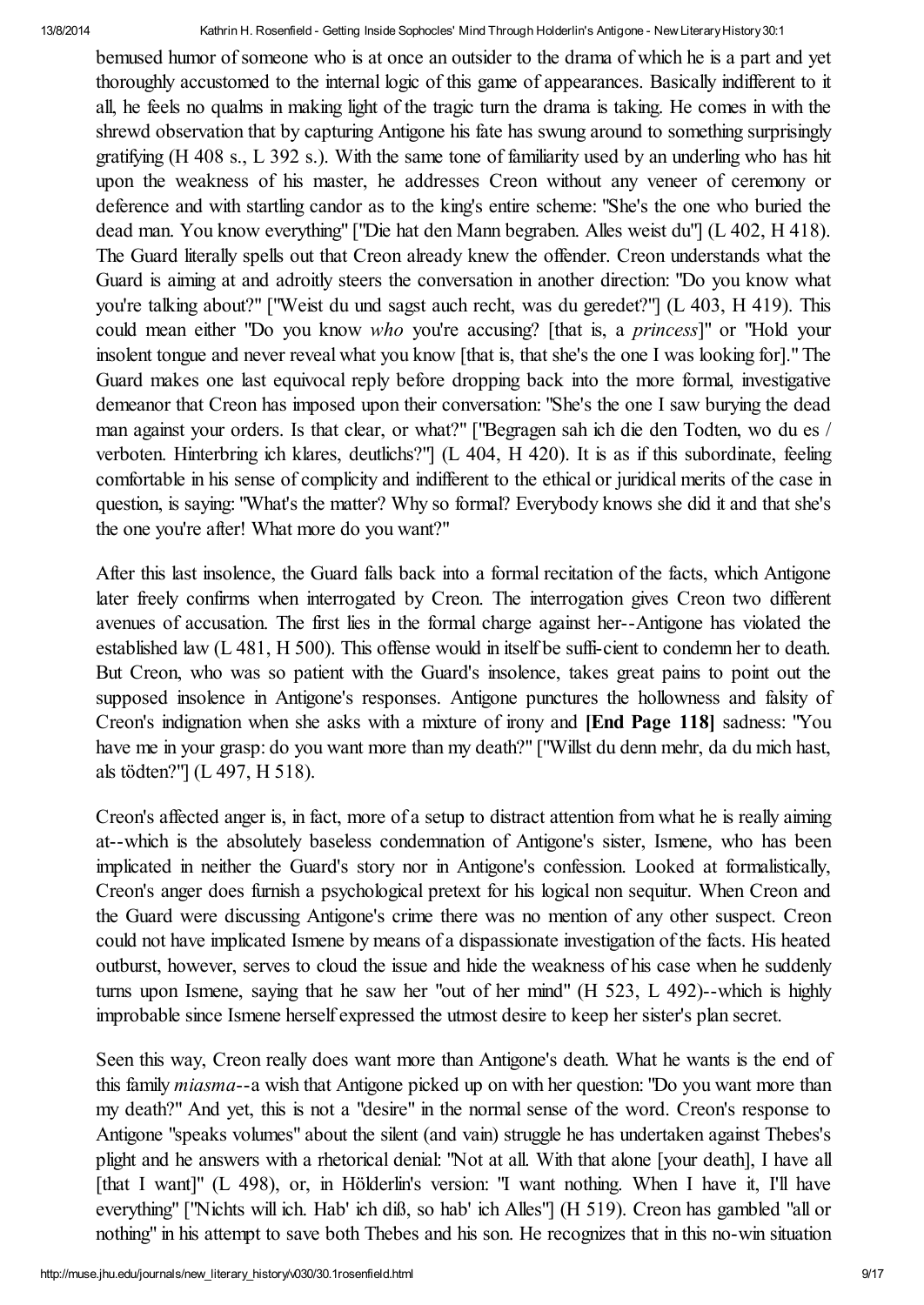he must give up any thought of personal happiness. It is no longer a question of any particular wish or desire, but of winning or losing everything. Creon believes that by eliminating Oedipus's last descendants, he will also put an end to the polluting stigma of incest. His fatal error is not realizing that in Thebes, this means "Everything." In a city of such "indistinguishability" everything and nothing "comes to the same thing." Creon fails to see that Oedipus's incest is not the cause of the *miasma*, but the consequence of an originary pollution. This incestuous calamity is only the latest blossoming of the original confused and "undifferentiated" procreation of the fatherless *spartoi* from the maternal element alone.

By trying to avoid disaster Creon, like Oedipus, will only "see" it after it has already occurred. This is the main point that destroys the close parallelism between Creon and Antigone. She, on the other hand, eventually comes to a complete understanding of the logic of her own heroic suffering. After her heated conversations with Ismene and Creon, [End Page 119] Sophocles portrays Antigone in a moment of reflection. She goes over in her mind the ancient stories and images. Distant figures and old tales fill her imagination and in them she tries to find something of her own destiny. It is in this intuitive state where the logic of imagery and narrative (not of juridical ideas or concepts) prevails that Antigone *sees* the connection between her own (literally) incestual origin and the (figuratively) incestual origin of all Thebes. Antigone's intuitive meanderings have an implacable logic and rigor that mark her superiority over Creon, despite the surface symmetry that Hegel observed. Her mental journey begins with a self-identification with Niobe (Thebes's most fertile and most sterile progenitor, a mother who gave both life and death to her offspring). She then passes on to an identification with her own parents, who both did and did not have children in the sense that these children were also sisters and brothers or grandchildren. Out of this comes an awareness of self which remains halfway between the "unspeakable" and the "speakable" in that it remains figurative. This "re-cognition" allows Antigone to atone for the *miasma* through the suffering she undergoes by her own self-signification and in that interiorized sense she dies freed of it. Hölderlin stretches the traditional reading of Sophocles' text a bit by stressing the oracular insight of the Chorus's words when they take up Antigone's own musings: "It destroyed you, the wrathful self-recognition" ["Dich hat verderbt / Das zornige Selbsterkennen"] in place of a more traditional translation: "Your own passion, in its self-absorption, has caused your downfall" (L 874, H 905). The word "passion" is a translation of the Greek word *orgê* (humor, aspiration, ambition, passion, rage). In this verse it is in its dialect form, *orga*, which to Athenians had clearly sexual connotations of orgasmic passion. In this context--Antigone's discovery of her own place in this incestuous "auto-engendering" (*autogennet'* [L 863, H 894])--the verse clearly refers to her awareness that the fate of previous generations of Labdacides is now befalling her. However, in the mouths of the Theban elders this mental association between sexual passion and the impassioned search for the beautiful, for law and social order that enables man to live in a civilized fashion, is suggested in two ways.

In its recounting of the awe-inspiring "wonders" of mankind, the hymn to the *deina* pays homage to the great founding "acts" of civilization. The Theban elders use the same word, *orgas*, in a grammatically ambiguous position which blends the idea of unbridled sexual passion with the civilizing impulse (*orgê-orgas*): "And the speech and the airy / Thought and the pride to govern cities / He learned" ["Und die Red'und den luftigen / Gedanken und städtebeherrschenden Stolz / Hat erlernet er"] (*astynómous orgas edidaxato* [L 354 s., H 371ff.]). Hölderlin seems to have realized that Sophocles is availing himself of [End Page 120] the inherent association between the idea of *orgê*/humor and that of *orgas*/sexual passion to imply that cultural aspirations are forever bound up with the orgiastic, sexual impulse. Beneath the "desire for civic order"--the praiseworthy goal of all properly ordered human civilization (*städtbeherrschender Stolz* [H 372])--resonates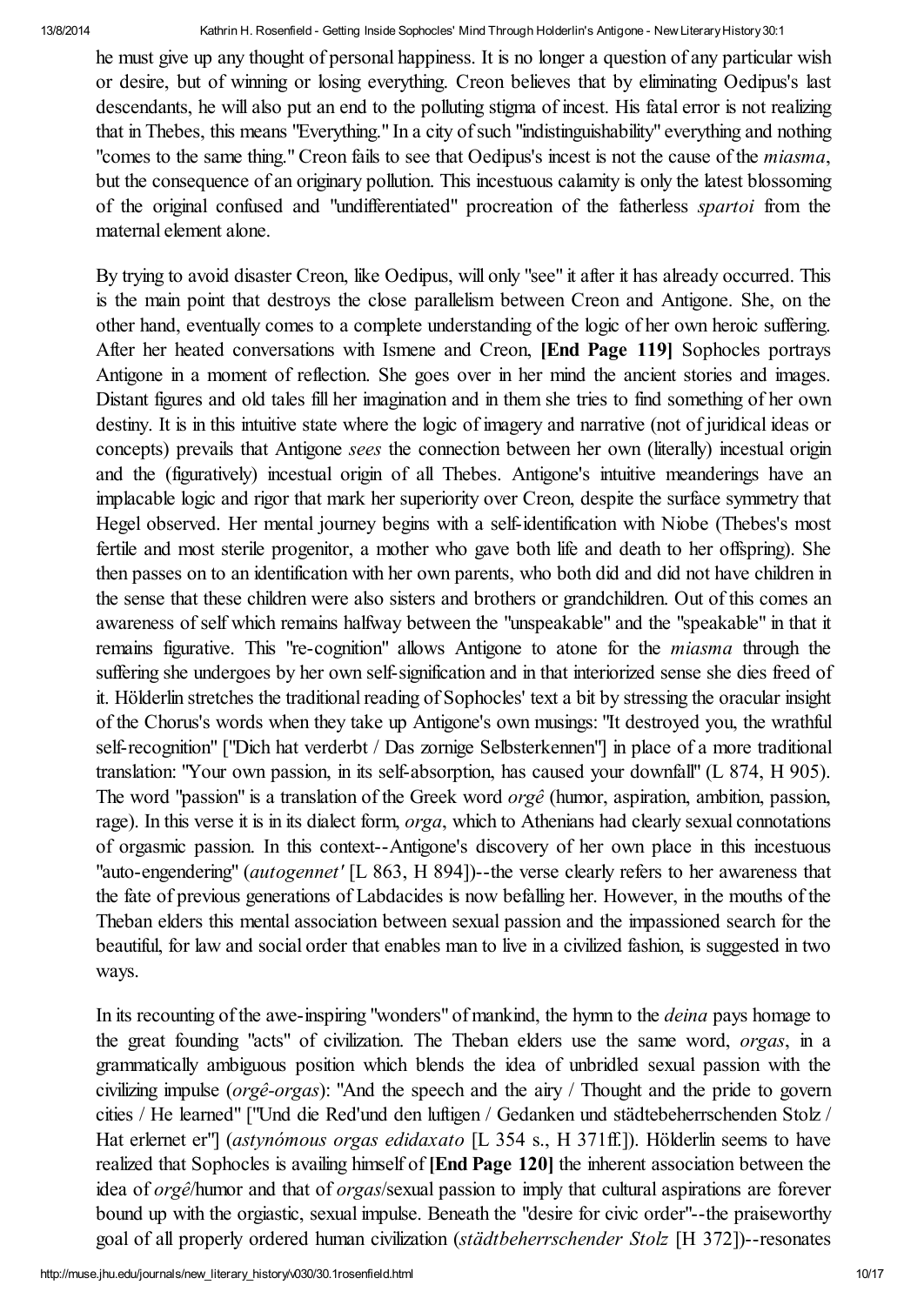<span id="page-10-1"></span><span id="page-10-0"></span>the destructive undercurrent of orgas(m). When Antigone realizes this, it sets her own mind reeling (H 877ff.). And it is the Chorus's words that draw the heroine's attention to the scandalous parallels between the "great feats" of Thebes's origins and the unspeakable sexual crimes which transgressed the laws of human generation. The Theban elders address Antigone in an unusual way: "Oh child, you fell low, / However, you die for fatherly feats" ["Bist du, o Kind, wohl tiefgefallen, / Stirbst aber väterlichen Kampf"] (L 856, H 885 s.). *Athleô*--to work, labor, fight, conquer--has essentially physical and athletic connotations. The ambiguous genitive construct "It is your fathers' feats" can mean "for your fathers' feats" as well as "because of your fathers' feats." In either case, the words link Antigone's "personal" wrongdoing to a preexisting inevitability and to a continuum above and beyond the actions of any individual. The range of metaphorical associations informing the lexical construct "fathers' feats" (*patrôn athlon*) must be considered in order to understand the full ramifications of this verse. The derivations of *athl-* (*athlêtês, athleô,* and so forth*)* relate, in various mythic contexts, to the "athletic" conquest of a wife, a territory, or kingdom leading to the establishment of a settled, agrarian society.  $\frac{21}{1}$  $\frac{21}{1}$  $\frac{21}{1}$  "Athlete," in this sense, signifies not only the warrior-athlete, but also the "knowing sower" (*habile semeur*) [22](#page-15-5) who generates life from the maternal womb (mother-earth). In referring to Thebes this way the Chorus hints at this fundamental Theban archetype. Two father figures are specifically implied: Cadmus and Oedipus, the beginning and the end of this lineage--who, in fact, are both "prodigious farmers" (*athletes deinotas*). Both are "tricksters," progenitors who go beyond the limits of customary human procreation. Their insemination of the maternal womb (with Cadmus, the earth itself; with Oedipus, his own mother) results in "the same"--men such as the *spartoi* or Eteocles and Polyneices. The very name "Poly-neikos" accentuates the paradox of *neikos* (hate) being injected into the midst of *philia* (friendship, kinship) and the idea of aversion within the family unit. In this incestuous family, love (*philia*) mingles with hate and contention (*neikos*). The good Eteocles and the bad Polyneices complement each other and effect a kind of reunification through their confrontation. They meet and fight as kin (*philoi*) who are also enemies (*andres dysmenai*). The "sons" born of Cadmus "sowings," united in deadly kinship, are reborn in the sons of Oedipus who also tear each other to pieces. And if this mythic context were not enough, Sophocles strengthens the confusion of agricultural [End Page 121] and sexual metaphors by putting the traditional Athenian matrimonial phrase directly into Creon's mouth: "[For Haemon] there are other fields to plough" (L 569)  $\frac{23}{2}$  $\frac{23}{2}$  $\frac{23}{2}$ implying that Haemon should marry a woman outside of his own lineage.  $\frac{24}{3}$  $\frac{24}{3}$  $\frac{24}{3}$ 

<span id="page-10-3"></span><span id="page-10-2"></span>Through multiple metaphorical associations Antigone comes to see the analogy between her own action and those of her family's "paternal feats." Her burial of her brother is, like other attempts to uphold or reestablish human civilization at Thebes, *amphilogon*, doubly motivated. On the one hand pious and laudable, her burial of her brother is, on the other hand, scandalous by its passionate and incestuous nature. It is an act of love that does not lead to new life, but to a shared death. It recalls Oedipus's own fears that prodded him to return to his Theban homeland and to his own mother, to the *orgas* of an incestuous bed, that Antigone now associates with these fatal "paternal feats." As soon as the Chorus utters the words *patrôn athlon*, Antigone is stricken with dismay and cries:

You have struck the most painful Of my endless woes, The oft-repeated father's lament And the whole Of our fate We glorious Labdacides.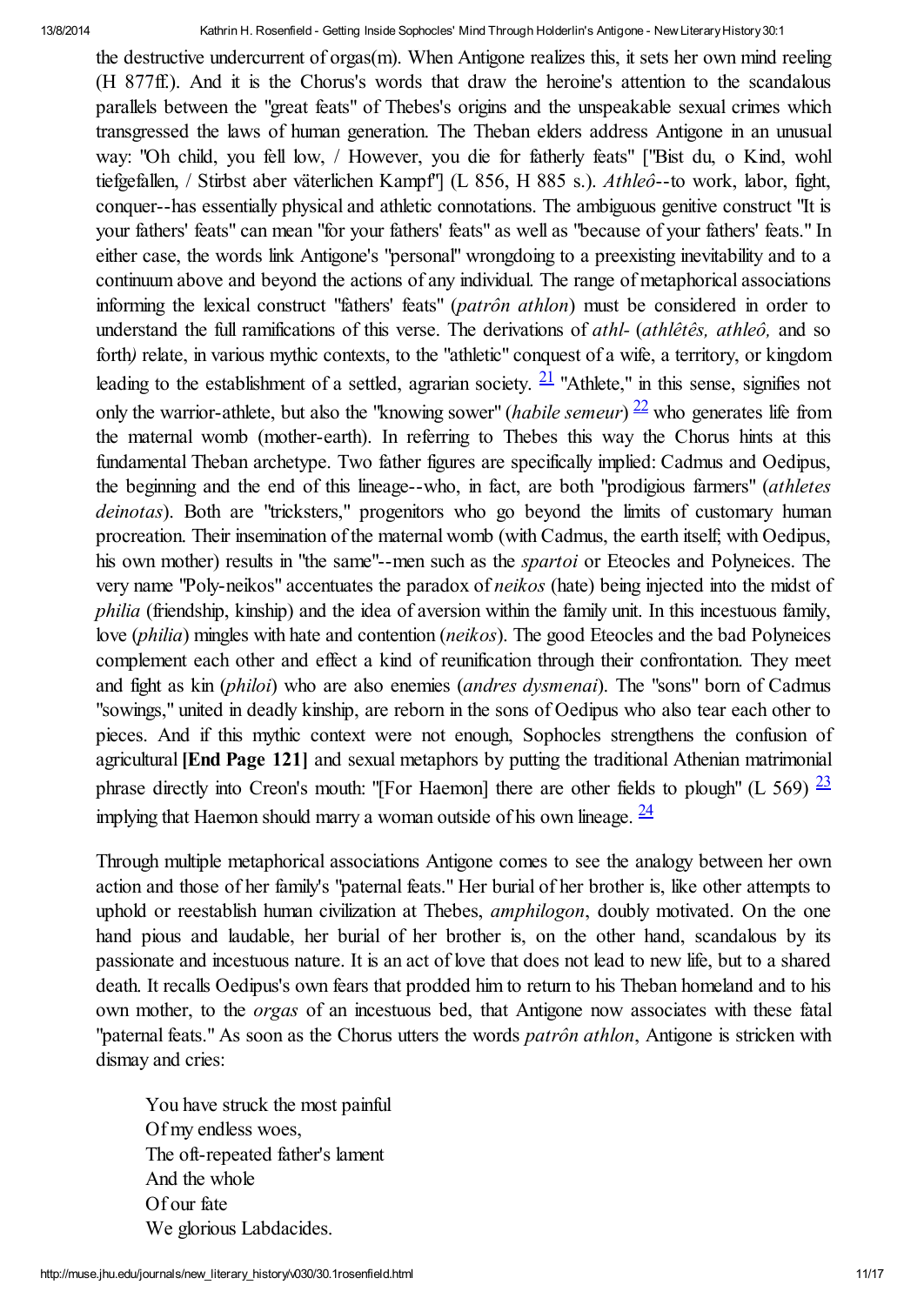Io! You mother's-madness In whose embraces, from the self-begetting bed Of my father and unfortunate mother, From thence I came, miserable

<span id="page-11-0"></span> $(H 886-93, L 856ff)^{25}$  $(H 886-93, L 856ff)^{25}$  $(H 886-93, L 856ff)^{25}$ 

Antigone has achieved a level of complete self-awareness and has reached the highest state of nobility--in both the ethical and political sense--of her entire family. She now stands at the edge of the terrifying abyss of nothingness. But instead of collapsing under the terrible truth that she is the unspeakable fruit of incest, she does utter it and thereby constrains it. Her utterance is recognition, *anagnôrisis*, in the Aristotelian sense of the word, grasping the *true essence* of her being. The chorus responds to her admission with another ambiguous phrase. Torn between admiration and horror, the elders return to the same oblique and equivocal use of the word *orgê-orgas* that we saw in the hymn to the *deina*: [End Page 122]

Your *passion* made known through itself has destroyed you. Your *passion* made known to itself has destroyed you. [Sé d'autognôtos ôles *orga.*]

(L 875, H 905 s.)

Antigone realizes--at least in Hölderlin's translation and in Hegel's interpretation (which could have been influenced by Hölderlin's translation)--that the restless drive for civilization, knowledge, and humanity is driven by a passionate and carnal impulse. She also sees that the "innocent" decency and devotion that compelled her to bury her brother were grafted onto a disturbing passion and that without this passion there is no goodness, no desire, no knowledge. Having comprehended this paradox, she dies not so much by Creon's hand, but by her own. In this light, Hölderlin's translation invests the heroine's suicide with a deeper, richer meaning that did not exist in the mythic tradition before Sophocles.

By carrying out her brother's burial, Antigone upholds the beauty and nobility of her family against the downfall which enables Creon to substitute his own lineage for that of the Labdacides. The political and religious drama, however, is also played out on a metaphysical plane. In the drama Antigone starts out as an *epikleros* daughter who defends the honor and very existence of her family with the ultimate sacrifice. By her own actions she faces up to the very nature of her being and that of all her ancestors (even if this being is "openly-hidden" to the knowing eye)--that is, the unspeakableness of absolute nothingness. Hölderlin expresses this tension in the drama in a remarkable way. Antigone's self-identification with her ancestors (Niobe, Oedipus) reveals to her both the greatness and the "nothing" that they all are. In the recognition scene with the Chorus Hölderlin expresses (with even greater clarity than Heidegger's analysis of the hymn to the *deina*) this oneness of being and non-being. This scene uniquely illustrates the interpretation that Heidegger weaves around the concept of Greek "thought," the pre-Socratic *noein*. Antigone does not "think" in the modern sense; she does not reflect upon a specific object. Rather, she "recognizes" and "understands" in the sense that she hears and reflects (*vernehmen, Vernehmung*), embracing (*hinnehmend*) what her senses have taken in (*Vor-nehmen*) and what is present but hidden in her own mind. The word *autognotos* which Hölderlin translates as "*Selbsterkennen*" corresponds exactly to the configuration which Heidegger analyses in the *noein* of Parmenides: apprehension as the embracing register [within which] the being is opened up and thus comes forth into disclosedness ("*Vernehmung als das hinnehmnde Vor-nehmen [in der]*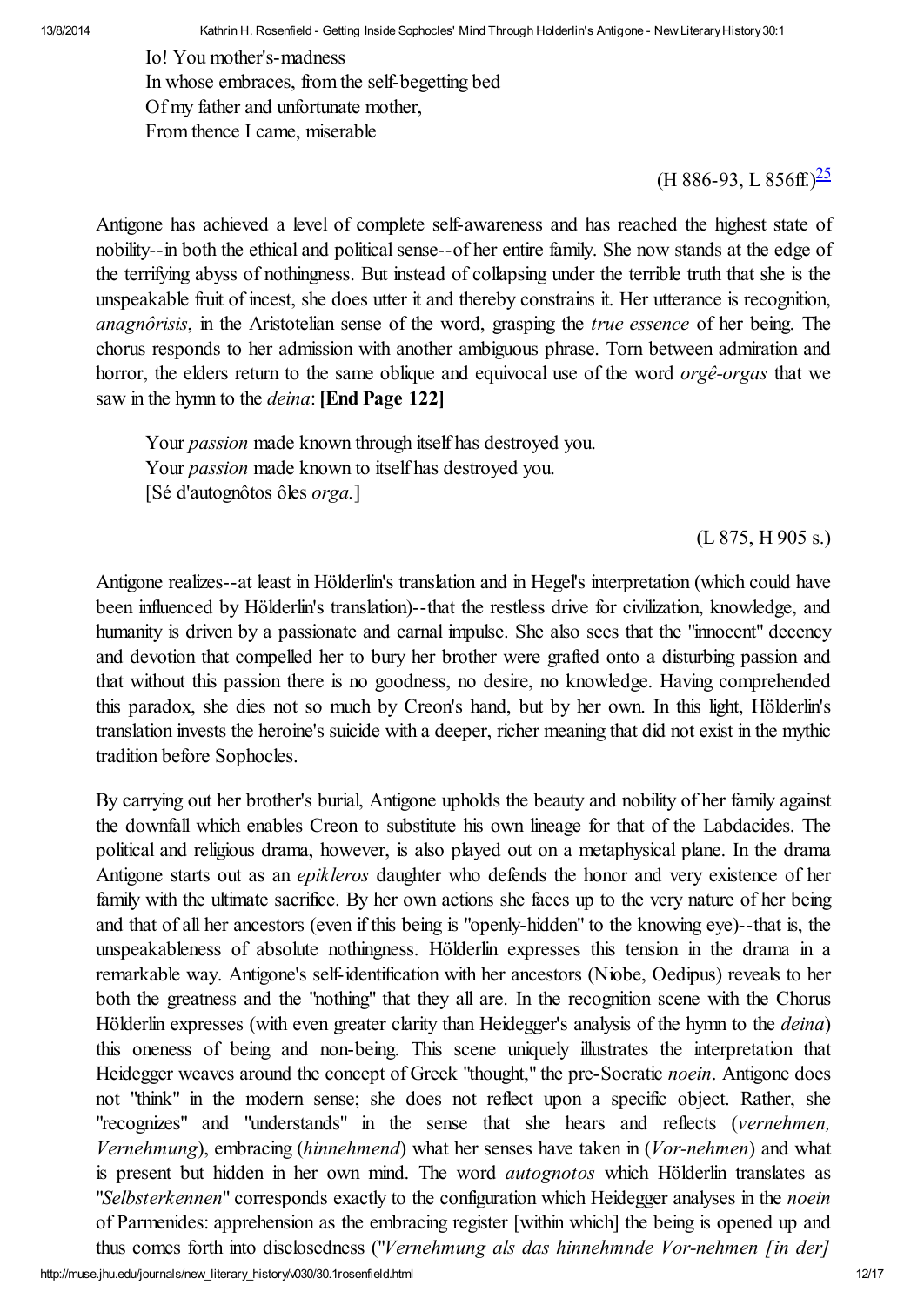<span id="page-12-3"></span>*das Seiende als solches aufgeschlossen wird und so in die Unverborgenheit her-vorkommt*"). [26](#page-16-1) In other words, perception [End Page 123] supposes an "embracing register," a logical foundation previous to positive knowledge; that is, "apprehension" as a simultaneously sensitive and intellectual operation (an act of grasping), within which things are and become comprehensible to us.

<span id="page-12-4"></span>The determination of this pre-Socratic thought within the realm of the poetic suggests a connection between paragraph forty-nine of Kant's *Critique of Judgment* and chapter six of Aristotle's Poetics. <sup>[27](#page-16-2)</sup> Kant maintains, in effect, that aesthetic expression consists of a richness of interconnected thoughts (we would say associations) that amplify an idea but whose very multiplicity prevents their clear representation within a single philosophical concept. Kant's "aesthetic idea" thus refers to a kind of nebulous signifier "enveloping" a conceptual axis but irreducible to it.

Aristotle touches obliquely upon a similar notion in the *Poetics*. In chapter six he distinguishes between character/*ethos* (the fixed, unchangeable temper of a person from an ethical point of view) and the aesthetic character of the hero in poetic representation. Aristotle stresses that the tragic hero is not an example of a clearly defined ethical category. Rather, the poetic persona is built up within an interwoven network of discrete, individual actions: "it is through actions that characters are drawn (*symperilambanousin*)." [28](#page-16-3) In other words: discursive concepts fall short of poetical meaning because tragic poetry is a "metaphor of the intellectual intuition"--a glimpse of the overall cohesiveness of the manyfold and seemingly incoherent actions which "gravitate around" and "embrace" (*symperilambanousin*) an invisible axis: the tragic hero.

<span id="page-12-5"></span>*Universidade Federal do Rio Grande do sul*

(Translated from the French by Edward J. Shephard, Jr.)

<span id="page-12-0"></span>*Katherin H. Rosenfield* is Assistant Professor at the Department of Philosophy of the Federal University of Rio Grande do Sul, Porto Alegre, Brazil. She has published books on French medieval literature, on Brazilian literature, on German Romanticism, and on T. S. Eliot. She is currently writing a book on "Holderlin's Sophocles."

## **Notes**

<span id="page-12-1"></span>[1](#page-0-0). See Johann Christian Friederich Hölderlin, *Sämtliche Werke*, "Frankfurter Ausgabe," ed. D. E. Sattler, vol. 16 (Stroemfeld/Roter Stern, 1988); hereafter cited in text as H and followed by verse number. This translation is available in a bilingual (German-French) edition by Philippe Lacoue-Labarthe published by Christian Bourgeois (Paris, 1978). References will also be made to Paul Mazon's French translation of the *Antigone,* also known as the Belles Lettres edition (Paris, 1997); hereafter cited in text as L and followed by verse number. The abbreviation KStA refers to the "Kleine Stuttgarter Ausgabe" edition of Hölderlin's *Sämtliche Werke*, 6 vols. (Stuttgart, 1965).

<span id="page-12-2"></span>[2](#page-0-1). Dieter Henrich has demonstrated the importance of Hölderlin's philosophical thinking on German idealism and the influence it had on Hegel and Schelling. See Dieter Henrich, *Der Grund im Bewusstsein. Untersuchungen zu Hölderlins Denken (1794-1795)* (Stuttgart, 1992). See also *The Course of Remembrance and other Essays on Hölderlin,* edited by Eckart Förster (Stanford, 1997).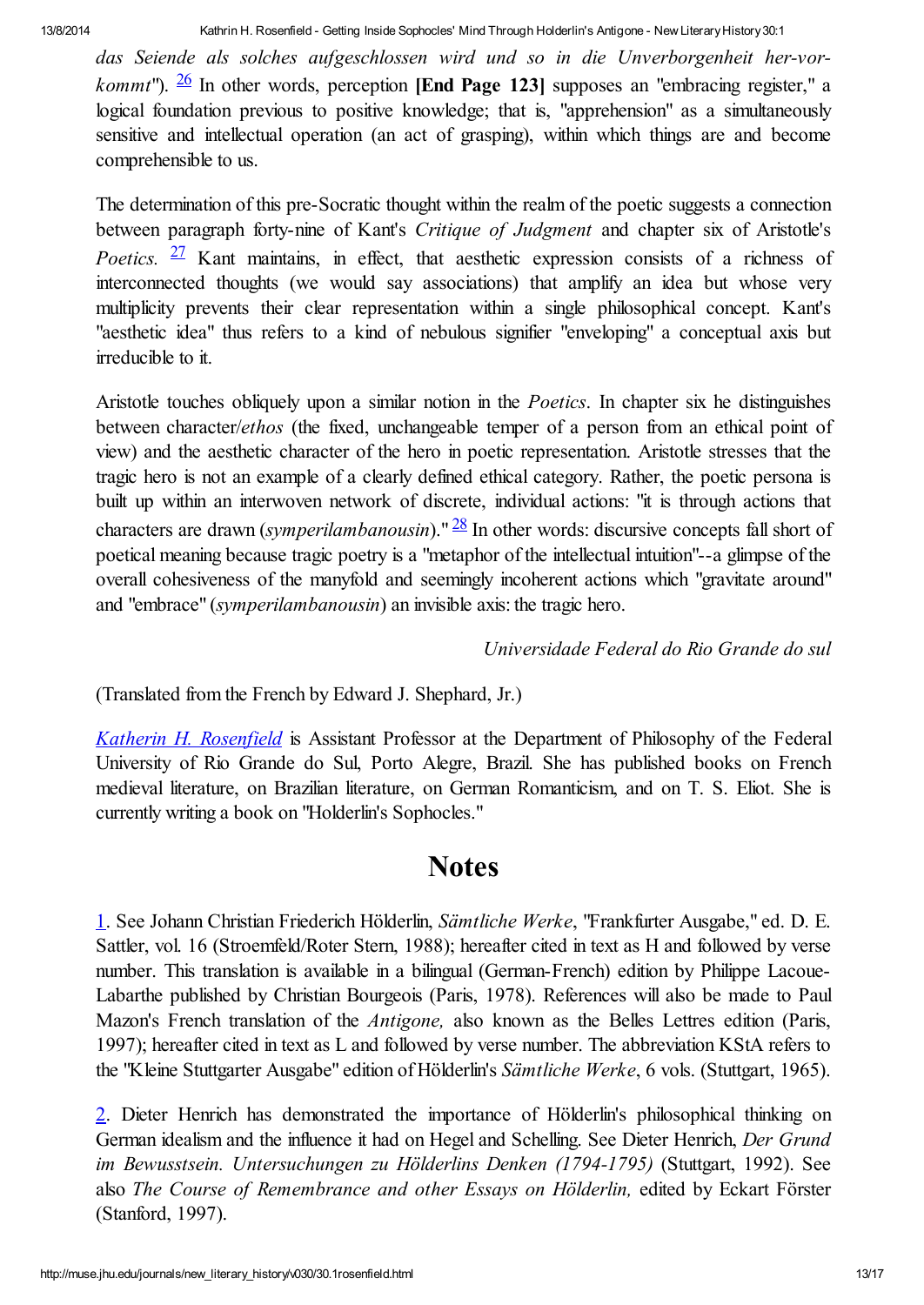<span id="page-13-0"></span>[3](#page-0-2). The review has been reproduced in the "Frankfurter Ausgabe" of Friedrich Hölderlin, *Sämtliche Werke*, 16:20-25.

<span id="page-13-1"></span>[4](#page-0-3). See Kathrin Rosenfield, "Control *through* the Imaginary: Ancient Poetics and Modern Thought," in *Masks of Mimesis: The Work of Luiz Costa Lima,* ed. Ivo Barbieri and João Cesar de Castro Rocha (Stanford University Press, forthcoming).

<span id="page-13-2"></span>[5](#page-0-4). On Goethe's influence over Hölderlin, see Eckart Förster, "To Lend Wings to Physics Once Again: Hölderlin and the 'Oldest System-Programme of German Idealism,'" *European Journal of Philosophy*, 3, no. 2 (August, 1995), 174-200.

<span id="page-13-3"></span>[6](#page-0-5). See Immanuel Kant, *Kritik der Urteilskraft* (Frankfurt am Main, 1997). See also Eckart Förster's observations, in "To Lend Wings to Physics Once Again," on Hölderlin's plan to critique the aesthetics of Schiller's Kantianism in his "New Letters on Aesthetic Education." See also Henrich's remarks, in *Der Grund im Bewusstsein*, on "going beyond Kant" (pp. 158ff.)

<span id="page-13-4"></span>[7](#page-1-0). In a letter to Niethammer of 24 Feb. 1796, he outlines a justification of the idea of liberty as a condition and "principle of the distinction by which we think and exist," an "intellectual intuition" that does not depend on practical reason. In his fragmentary "On the Law of Freedom," Hölderlin sets out this formulation through imagery conveying a deep sense of similarity between the imagination and moral law. He conceives a hypothetical state prior to all knowledge and all consciousness in which there exists, in a contingent manner, a complete conformity between the "natural state of the imagination," "appetition" (longing desire) and "moral law." See "Kleine Stuttgarter Ausgabe," *Sämtlichewerke,* 6:219 and 223. This intuitive grasp of the complete anteriority and independence of the practical is at the heart of the philosophical fragments and correspondence of the years 1794-96.

<span id="page-13-5"></span>[8](#page-1-1). See the observations of Henrich, *Der Grund im Bewusstsein*, p. 519, regarding the theoretical bases of Hölderlin's thinking. Although he does not mention Hölderlin's working his way back from Kant to Aristotle and the notion of *kalokagathia*, Henrich emphasizes that there is no "theoretically illegitimate violation" in the linkage Hölderlin makes between "cognitive selfknowledge (*wissendes Selbstverhältnis*) and the innate modes of cognition that continue to resonate with affective impress."

<span id="page-13-6"></span>[9](#page-1-2). I have discussed the ties between Lévi-Strauss' *The Savage Mind*, *kalokagathia,* and Aristotle's *Poetics* in my "Control *through* the Imaginary" (see note 4).

<span id="page-13-7"></span>[10.](#page-1-3) And also to demonstrate that the Hegelian "categorization" is not quite so simple and that several passages in the *Phänomenologie des Geisters* (Frankfurt, 1970) that have no obviously direct link with Sophocles' *Antigone* do, in fact, address the plethora of ideas subsumed under the notion of the *aesthetic idea* (see note 16 regarding "sincere honesty").

<span id="page-13-8"></span>[11.](#page-2-0) This idea of Antigone's incestual tendencies has been noted by several critics, among them Seth Benardete, Jacques Lacan, Nicole Loraux, Martha Nussbaum, Pierre Vidal-Naquet, and Bernard Williams. What I am interested in is not determining whether these tendencies really do exist, but rather determining what relationship exists between this inherent emotional stigma and the ability of the mind to free itself of emotional determination. It is precisely in the transition from empirical knowledge to the free play of reason that the parallelism between Antigone and Creon which Hegel pointed out breaks down.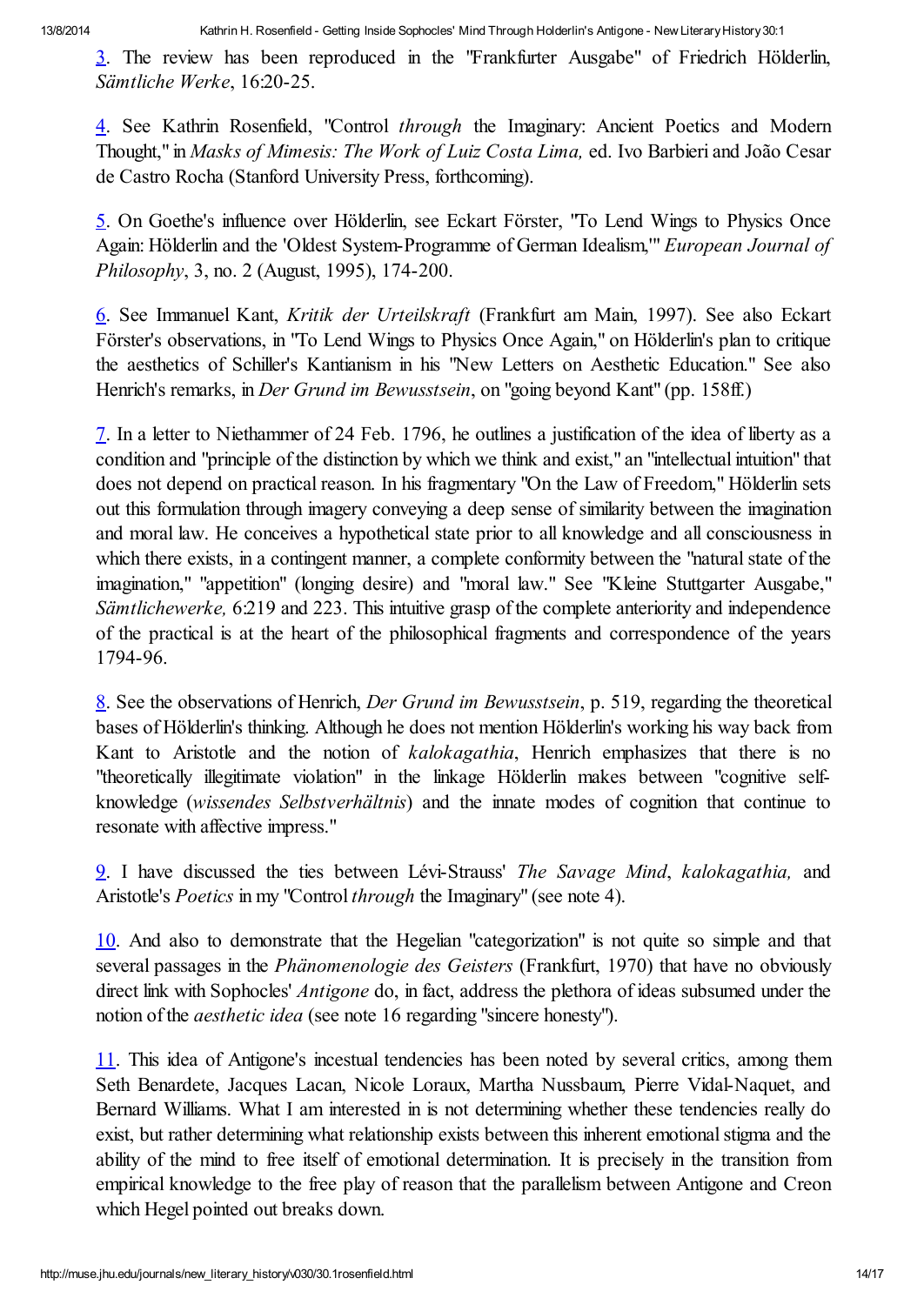13/8/2014 Kathrin H. Rosenfield - Getting Inside Sophocles' Mind Through Holderlin's Antigone - New Literary History 30:1

<span id="page-14-0"></span>[12.](#page-2-1) See Creon's self-defense against accusations that he plotted against Oedipus where he points to his supposed preference to remain comfortably in the shadows of power.

<span id="page-14-1"></span>[13.](#page-2-2) See Pauly-Wissowa, *Lexikon der Antike in fünf Bänden* (Munich, 1979), "Epiklerat."

Jean-Pierre Vernant, *Mythe et Pensée*, I, p. 144, defines the term *epikleros* as "[a daughter] who follows the *kleros* of her father." The function of the *epikleros* is to assure the survival of the paternal house (*oikos*). "[In an *epikleros* union] the purpose is not so much the collateral transmission of an inheritance as it is the continued existence, through the daughter, of the household. From this point of view, the marriage of a relative with the *epikleros* daughter is not so much a prior right of inheritance as it is a familial duty that meant a real renunciation on the part of the intended husband: a son of such a marriage would, in fact, be continuing not his father's lineage but his maternal grandfather's" (I:145).

This provides another reason (above and beyond the political one) for Creon's objection to his son's marriage with Antigone, which he calls "a cold embrace"; it also explains why he is so obsessed with the idea of male subjection to the female: in an *epikleros* marriage, the normal matrimonial relationship is reversed. "In it the woman represents the fixed element [the perpetuation of the *oikos*] and the man, the changing one. . . . Henceforth, the wife, as daughter of the house, *is* the paternal household" (I:146).

<span id="page-14-2"></span>[14.](#page-3-0) The Belles Lettres edition of the text has "*syn d'hautôs egô*." "[*S*]*yn*" being in an adverbial position (see Liddell and Scott's *Great-English Lexicon* [Oxford, 1996]) gives the meaning "I will help you." The problem is that, in this usage, the *sun* comes from a *tmesis* and requires a verb (see *Ajax* v. 1288 "and I was there [too/with]"). Since the verb is lacking, the Laurentianos scholiast emended the text to: "su d'hautôs egô." This version permits the reading: "you and I, the same" or "you and I, in vain," since *autos* can have both these meanings. "[*A*]*utôs*" can be spoken poetically with a sustained aspiration, thereby giving the actor the ability to imply the sense of despair of *vanitas*.

In any case, *sy* and *syn* are so close phonetically that the three different meanings are implied anyway, no matter which manuscript tradition is philologically correct. This works in the same way as Baudelaire's famous line "Je suis le roi d'un pays pluvieux" where the double entendre of the homophonic *pluvieux-plus vieux* is clearly understood within the generally decadent tone of the poem even if, from a philologically correct point of view, the comparative "plus vieux" requires a term of comparison (plus vieux *qu'un autre*) which does not appear anywhere in the poem.

<span id="page-14-3"></span>[15.](#page-4-0) In the myths of the *gègeneis* or the *spartoi*, there is a striking image of the warriors growing out of the ground like vegetation, all with a troubling ardor: "who right away begin to fight against each other" (Jean-Pierre Vernant, *Mythe et Pensée chez les Grecs: études de psychologie historique* [Paris, 1985] I, p. 27). This self-compulsive confrontation seems to be the prototype for Thebes's incestual curse.

<span id="page-14-4"></span>[16.](#page-4-1) See Hegel, *Phänomenologie des Geistes* (Hamburg, 1988), p. 320: "Ohne diese Ehrlichkeit aber gelten die Gesetze nicht als *Wesen des Bewusstseins* und das Prüfen ebenso nicht als Tun innerhalb desselben." ["Without this honesty of nature, however, laws do not have validity as essential realities of consciousness, and the process of testing likewise does not hold good as an activity inside consciousness"] (Georg Wilhelm Friedrich Hegel, *The Phenomenology of the Mind*, tr. J. B. Baillie [London, 1977]).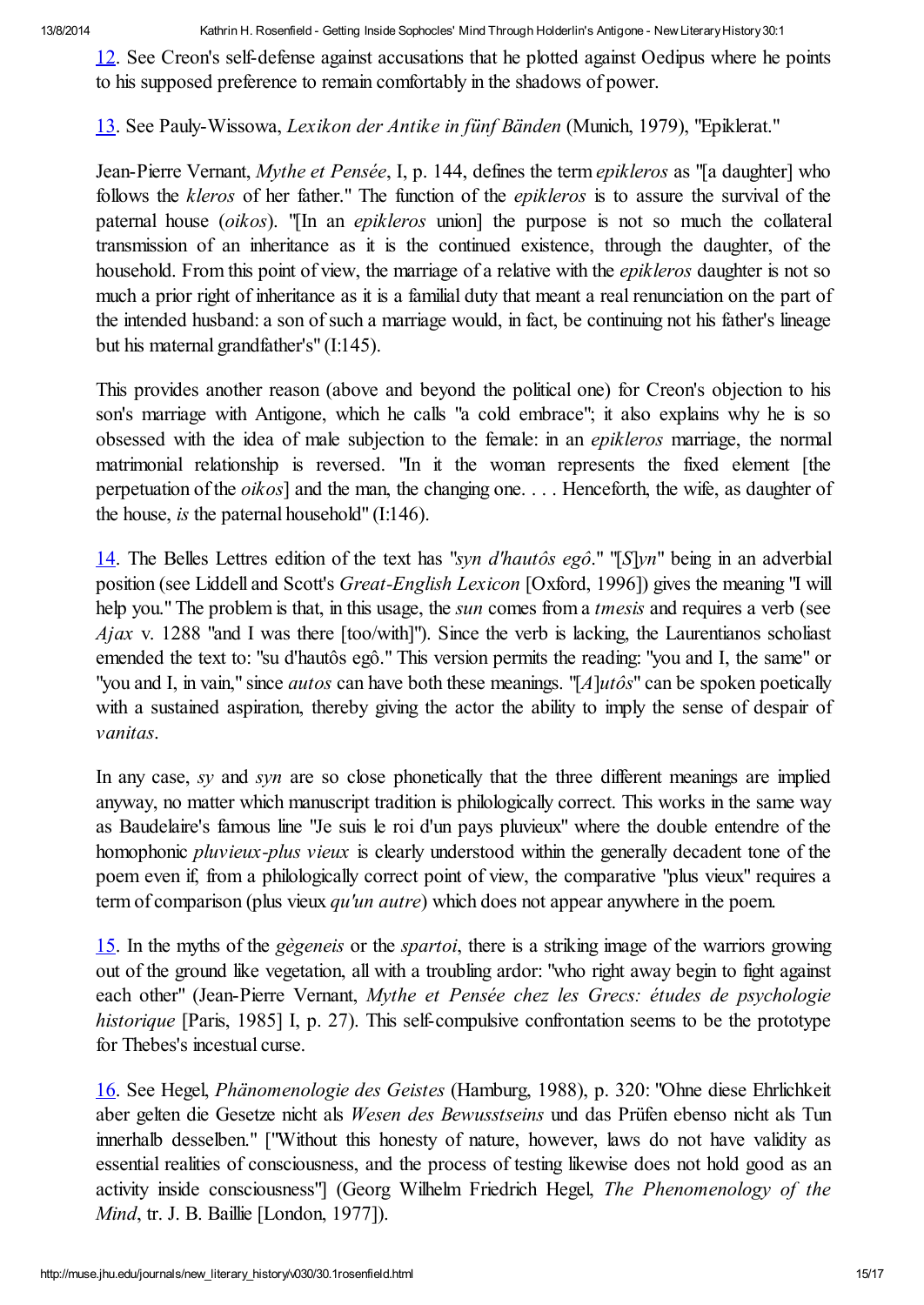13/8/2014 Kathrin H. Rosenfield - Getting Inside Sophocles' Mind Through Holderlin's Antigone - New Literary History 30:1

<span id="page-15-0"></span>[17.](#page-5-0) Martha Nussbaum, *The Fragility of Goodness* (Cambridge, 1986), pp. 64ff., analyzes this "simplification" without any mention of the possible reasons driving Creon's (truly heroic) attempt as a ruler and as Haemon's father to untangle the complex web of contradictory kinship and power relations at Thebes.

<span id="page-15-1"></span>[18.](#page-5-1) The pairing of Eteocles and Polyneices thus presents two antagonistic but complementary tendencies--attraction and repulsion--that illustrate, in a narrative way, the principles of unity and differentiation found in Empedocles. See Empedocles' use of *philia* and *neikos* in frag. B 17ff. or *mixis* and *diallexis*, frag. B 8 (H. Diels and W. Kranz, *Die Fragmente der Vorsokratiker,* 3 vols. [Zurich, 1964]).

<span id="page-15-2"></span>[19.](#page-6-0) This discussion relies to a great extent on Jean-Pierre Darmon's analysis in his "Structures de la parenté," *Dictionnaire des Mythologies*, 2 vols. (Paris, 1981).

<span id="page-15-3"></span>[20.](#page-7-0) The abbreviation H refers to Hölderlin's translation which I prefer here because it goes further in expressing the criminal-like language used by Creon and the Guard.

Kreon: Da schaut ihr dann, woher man den Gewinn hohlt, Vermacht die Plünderung einander, und erfahrt, Dass alles nicht gemacht ist zum Erwerbe. Das weist du gut, durch schlimmen Vortheil sind Betrogen mehrere, denn wohlbehalten.

Bote: Giebst du, was auszurichten, oder kehr' ich so? K: Weisst du, wie eine Quaal jezt ist in deinen Worten? B: Sticht es im Ohre, stichts im Inneren dir? K: Was rechnest du, wo sich mein Kummer finde? B: Der Täter plagt den Sinn, die Ohren ich. K: O mir! Welch furchtbarer Sprechart bist du geboren? B: So ists, weil ich nicht in der Sache mit bin. K: Du bists! Um Geld verratend deine Seele!

<span id="page-15-4"></span>[21.](#page-10-0) See Sir James George Frazer, *Le Rameau d'Or* (Paris, 1923), cap. 14, "La succession au trône dans l'ancien Latium," and p. 147 for specific examples from ancient Greece (that is, Pelops, Jason).

<span id="page-15-5"></span>[22.](#page-10-1) Jean-Pierre Vernant, *Mythe et Pensée*, I, p. 141 s., shows the linguistic and creative linkages between the functions of conqueror and of king. These functions are not only to conquer and rule the land, but also to ensure its prosperity by uniting with it in the manner of man and wife. In addition to certain idiomatic phrases that belie this agrarian, political, and sexual imagery, Vernant mentions the "sacred ploughing" practiced by some priestly family like the *Bouzygai* who "took over formerly royal rites whose role was not only to initiate and regulate the agrarian calendar, but also to accomplish through this tilling the marriage of a ruler with his land, like that of Jason with Demeter 'in a thrice-plowed field' (Hesiod, *Theogony*, v. 969ff.)."

<span id="page-15-6"></span>[23.](#page-10-2) *Orgas* here is an adjectival noun (fertile land), with clear sexual overtones.

<span id="page-15-7"></span>[24.](#page-10-3) The sexual implications of the adjective *orgas* / fertile land which Sophocles uses so cleverly are made even clearer in the context of the marriage formula--"I give you this girl for a fruitful harvest of legitimate children" (Menander, *Perikeiromene*, 435-36, apud Vernant, *Mythe et*